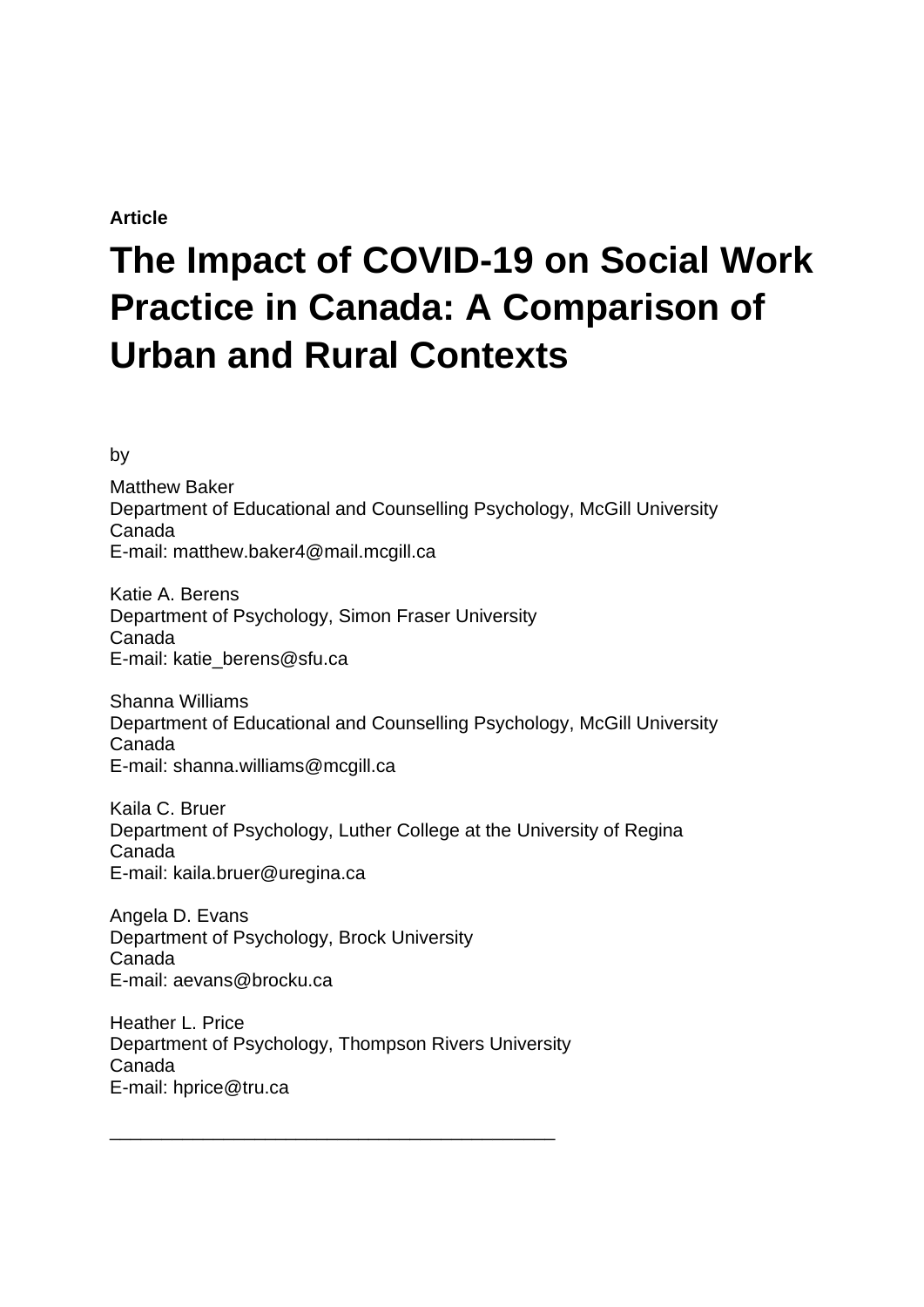# **Authors' Note**

The authors have no known conflict of interest to disclose. This project was funded by the Social Sciences and Humanities Research Council Partnership Engagement Grant – Special COVID-19 from SSHRC 1008-2020-0243.

Correspondence concerning this article should be addressed to

Matthew Baker Department of Educational and Counselling Psychology McGill University Education Building 3700 McTavish Street, Montreal, Quebec, H3A 1Y2. Email: matthew.baker4@mail.mcgill.ca

**Keywords:** COVID-19, Canada, mixed-methods, urban and rural contexts, social work

DOI: https://doi.org/10.31265/jcsw.v16.i2.382



This work is licensed under a Creative Commons Attribution-ShareAlike 4.0 International License.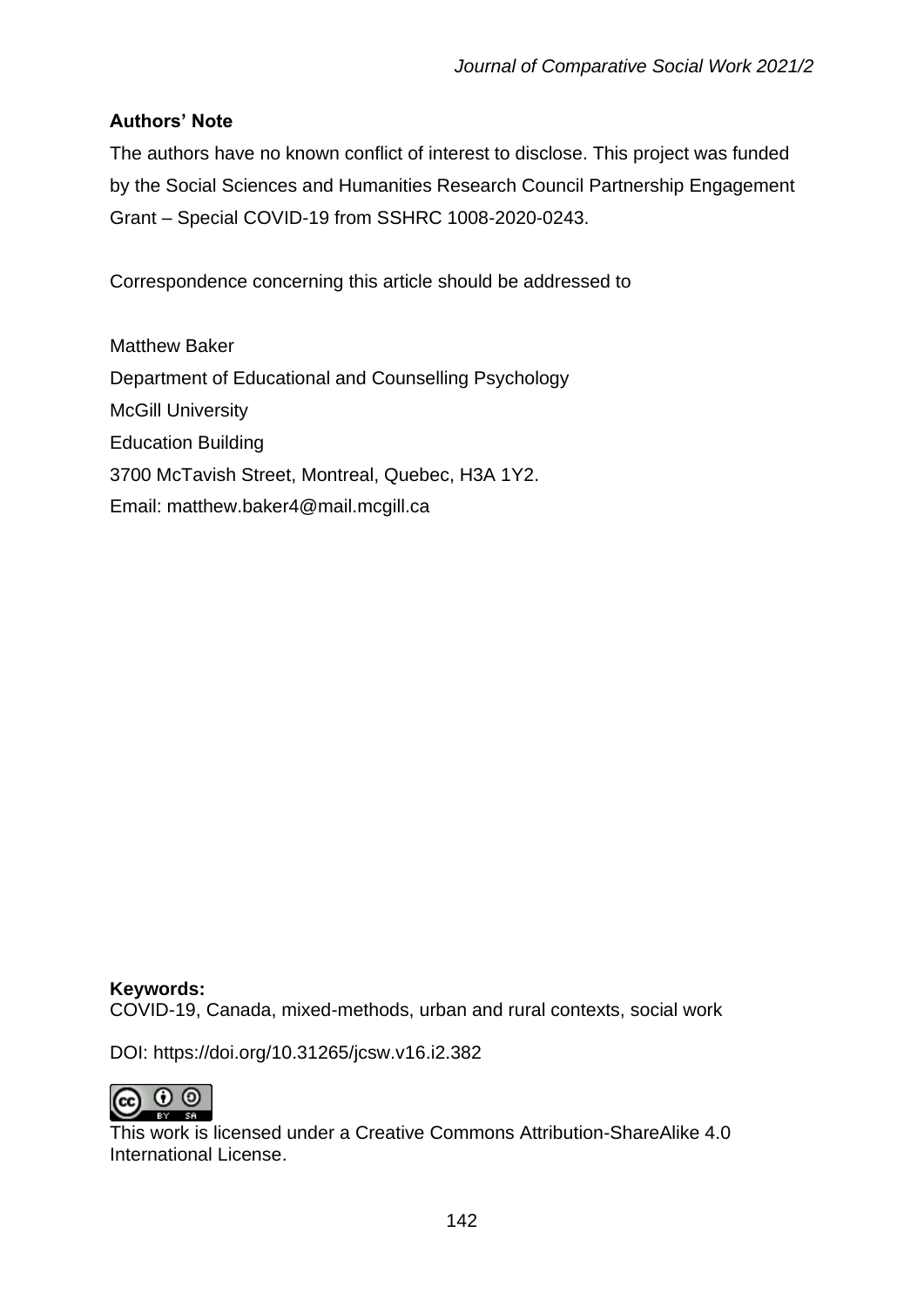## **Abstract**

Social workers involved in child maltreatment investigations faced considerable challenges during the COVID-19 pandemic. Interactions with children and families carried new restrictions and risks, which resulted in changes in practice. We conducted a two-phase, mixed-methods study which examined the impact of the COVID-19 pandemic on social workers who work with maltreated children from both urban and rural areas across Canada. More specifically, we examined changes in service delivery, as well as perceptions of safety, stress, worry, and how support differed between urban and rural social workers. Fifty social workers (62% urban, 38% rural) responded to the Phase 1 survey, disseminated in May 2020, with 34 (76% urban, 24% rural) responding to the Phase 2 survey in November 2020. Quantitative and qualitative data revealed that rural social workers reported more worry, stress and a greater need for mental health support, in addition to receiving less support than urban social workers during the first wave of COVID-19 cases. However, during the second wave of cases, urban social workers reported more stress, a greater need for mental health support, and receiving less support than rural social workers. Additional research is needed to further uncover the nature of the differences between rural and urban social workers, and to identify the prolonged effects of the COVID-19 pandemic on social workers.

*Keywords*: COVID-19, Canada, mixed-methods, urban and rural contexts, social work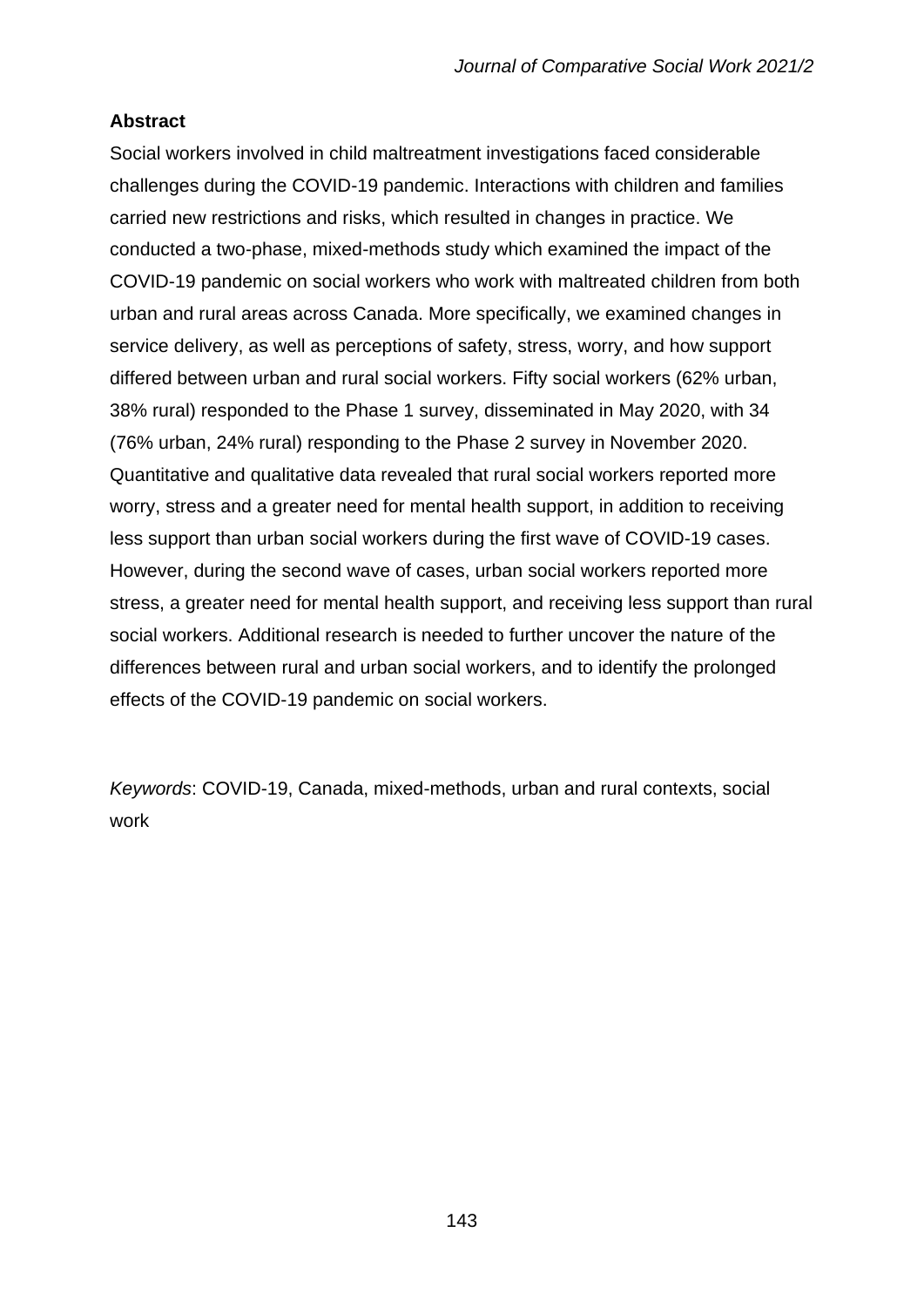## **Introduction**

On March 11, 2020, the World Health Organization (2020) characterized the novel coronavirus (COVID-19) as a pandemic. The pandemic has since exposed health disparities, disproportionately affecting subsets of the global population (van Dorn et al., 2020), as societal inequalities have been suggested as mediators of vulnerability to the virus (Khazanchi et al., 2020; Yehia et al., 2020). Rural areas have been shown to be more susceptible to severe effects from COVID-19, partially as a result of poorer social determinants of health (Shah et al., 2020): older age, socioeconomic disadvantage and a lack of resources (i.e., health care and public health; (Kaufman et al., 2020). Likewise, healthcare workers and allied healthcare workers (e.g., social workers) continue to be at an elevated risk.

Recent research has revealed that frontline workers are at an increased risk of direct (e.g., increased infection rates; Nguyen et al., 2020) and indirect (e.g., stress from high-risk work environments and excessive workload; Magill et al., 2020) adverse effects of the pandemic (Cabarkapa et al., 2020; Shaukat et al., 2020; Teo et al., 2020). Despite these vulnerabilities, research on the effects of the pandemic on allied healthcare workers is scarce. This is concerning given that evidence suggests allied healthcare workers, such as social workers, were already at an increased risk of work-related stress, burnout, and secondary traumatic stress (McFadden, 2015; Wagaman et al., 2015).

Prior to the pandemic, the caseloads of social workers and the high demands of their work had been empirically documented (Barck-Holst et al., 2021; van Berkel & Knies, 2016). For example, they experience low levels of control in their workplaces, inadequate managerial support, blame-culture environments (Ravalier, 2019), and secondary trauma (Bride et al., 2007; Wagaman et al., 2015). This is particularly evident for those who work in the child protection sector, where COVID-19 and associated lockdowns have increased service demands and stress on workers, a corollary of the stress experienced by their service population (Williams et al., 2021). Furthermore, these stressors were likely compounded by the effects of the pandemic and associated preventative measures. Yet to date, little empirical evidence has documented the effects of the pandemic on social workers within this sector.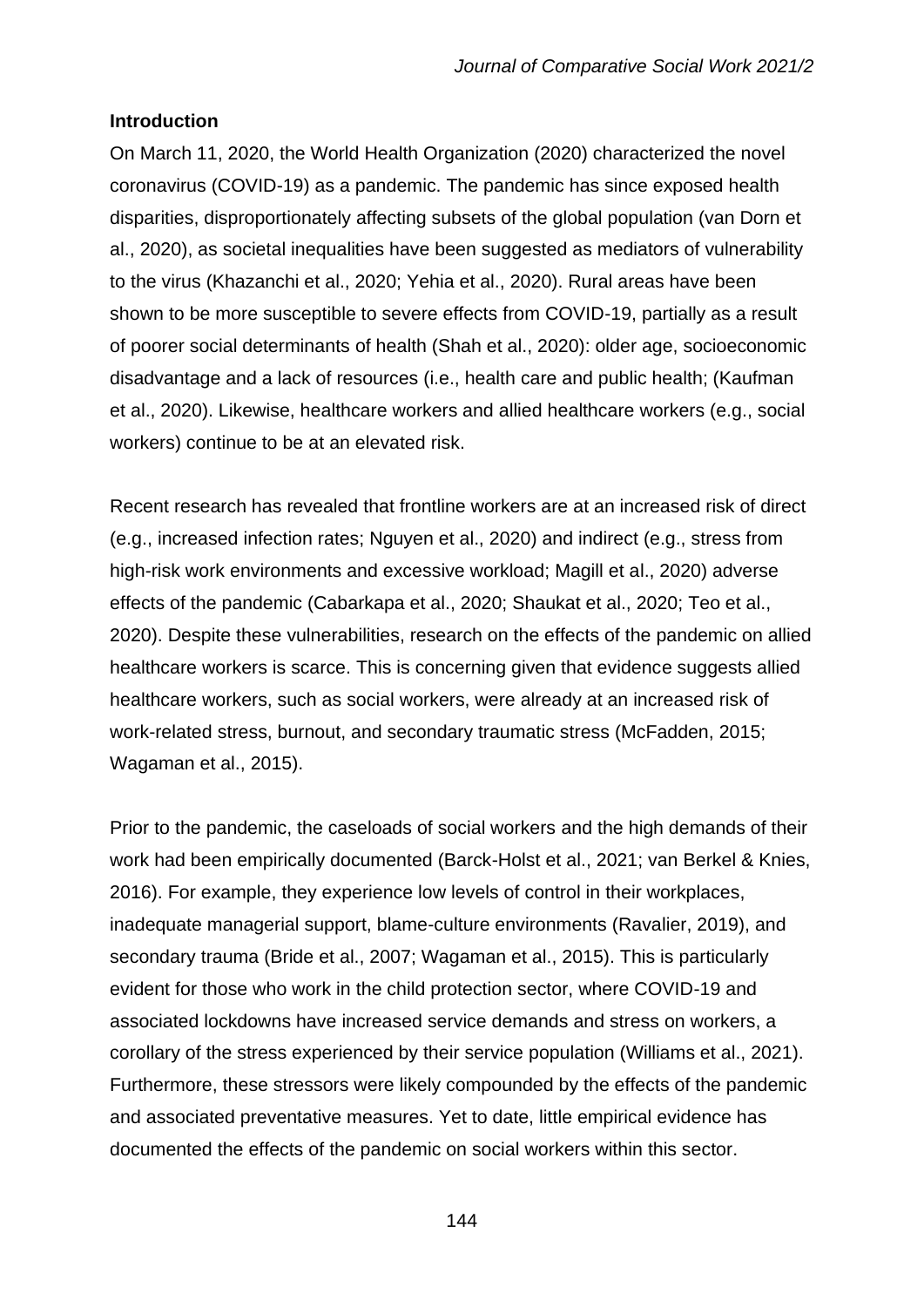Social workers who regularly make home visits (e.g., the child welfare sector) may experience disruptions to their typical ability to monitor child wellness, which can increase stress about their ability to help children (de Jonge et al., 2020). Others may be required to adapt to new technologies that can come with challenges, hence limiting their ability to obtain specific information (e.g., condition of the home; Racine et al., 2020). Others may still be required to make home visits, placing them at risk of exposure to COVID-19. Unsurprisingly, professionals who work with at-risk children have been found to be at an increased risk of distress during the COVID-19 pandemic, (Miller, Nui et al., 2020). In addition to their clientele focus, other factors such as their geographic area of practice may exacerbate the potential for adverse effects as a result of COVID-19.

The pandemic may differentially impact social workers in rural and urban areas. In rural areas, there are additional health vulnerabilities (Centers for Disease Control and Prevention [CDC], 2017; DesMeules et al., 2006), which increase the risk for COVID-19 complications (Kaufman et al., 2020; Richardson et al., 2020). There are also fewer mental health resources available (Friesen, 2019; Mental Health Commission of Canada [MHCC], 2020) and a greater potential for healthcare systems to become overwhelmed (Miller, Becker et al., 2020; Paul et al., 2020). Conversely, urban social workers face an increased risk of contracting the virus as a consequence of higher total case counts, particularly at the outset of the pandemic (CDC, 2020; Richardson et al., 2020). They also experienced stricter public health measures, thereby suggesting additional changes to their practice early in the pandemic may have been more likely. Conversely, social workers in urban and rural settings may have been affected similarly by the pandemic, despite their different circumstances; that is, the level of stress may be similar in urban and rural areas, but the course different. To date, no research has examined the impact of COVID-19 on social workers, or their practice, as a function of their geographic area of practice.

#### **The current study**

We conducted two phases of a Canada-wide survey of social workers who work with maltreated children, or cases of suspected maltreatment (henceforth referred to as maltreatment). Phase 1 was disseminated from May to July 2020 and corresponded with the first wave (i.e., the initial influx of cases) of COVID-19, while Phase 2 was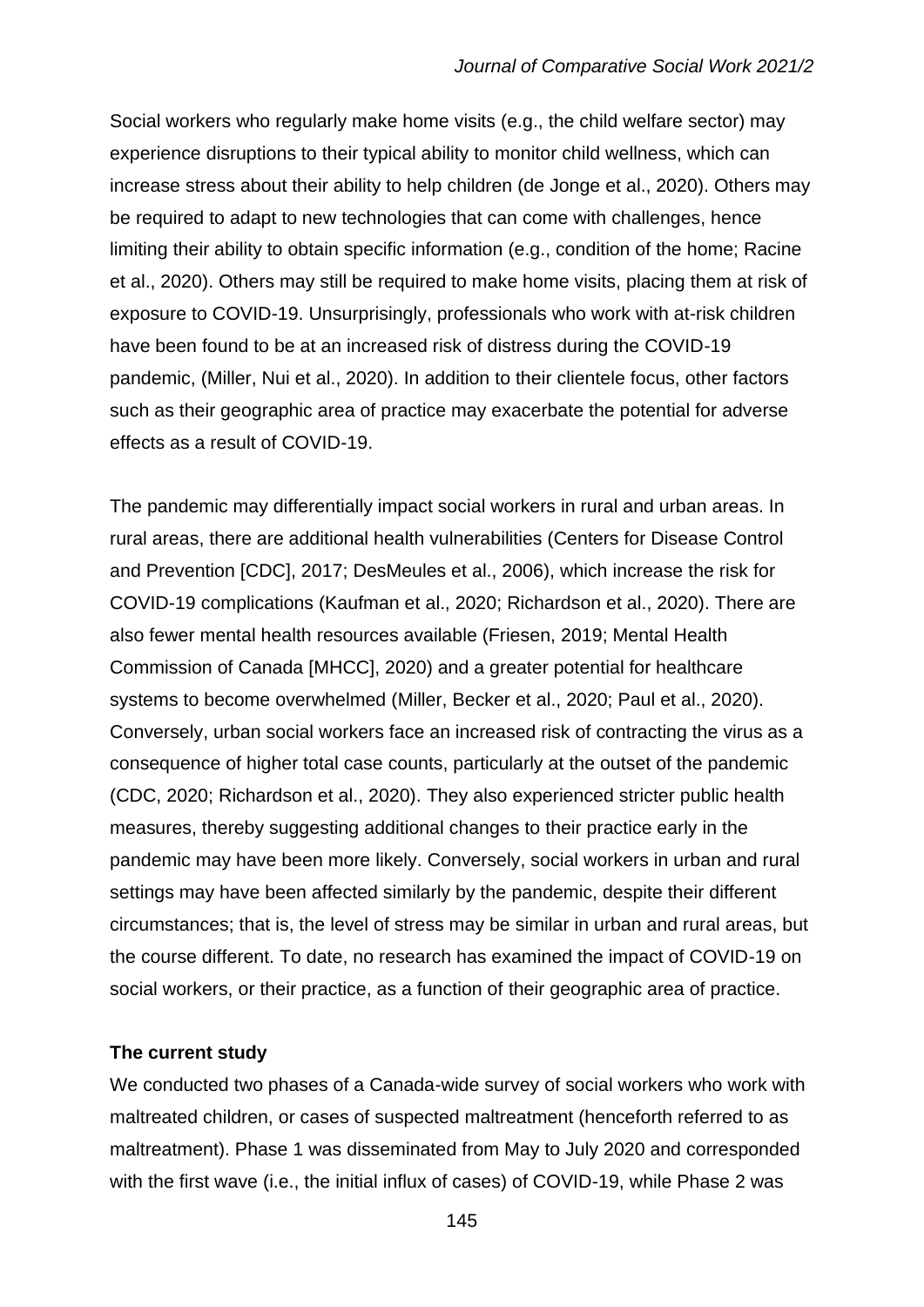disseminated from November 2020 to February 2021, which corresponded with the second wave (i.e., the second influx of cases). The survey explored how the pandemic has affected social workers and their practice, with particular attention paid to the different experiences of rural social workers (RSWs) and urban social workers (USWs). We identified RSWs and USWs using participants' self-reported geographic region of practice. We undertook this research with four primary aims. First, we examined whether social workers continued to perform their regular work duties (i.e., requesting medical exams, forensic interviews and child maltreatment investigations) and if so, what types of modifications (if any) were made to these work duties. The other three goals of this research were to examine social workers': (*i*) perceptions of their own safety at work and perceptions of their clients' safety; (*ii*) perceptions of stress and worry, and (*iii*) perceptions of support and need for support.

We developed three hypotheses. Due to the greater volume of cases in urban than rural areas, particularly early in the pandemic (CDC, 2020; Richardson et al., 2020), *(i)* we expected that USWs would report more frequent disruptions in their practice and more modifications to their practice than RSWs. However, given the increased risk for complications of COVID-19 (Kaufman et al., 2020; Richardson et al., 2020), reduced capacities of healthcare systems (Miller, Becker et al., 2020; Paul et al., 2020), and reduced mental health support in rural areas (Friesen, 2019; MHCC, 2020), *(ii)* we expected that RSWs would report more distress in the context of lower ratings of safety and support, as well as increased ratings for stress and worry. Lastly, given the prolonged duration of working under restrictions and associated stress (Magill et al., 2020), *(iii)* we expected to find increased needs for mental health support and concerns about burnout in Phase 2 among all social workers compared to Phase 1.

#### **Method**

#### *Participants and Procedures*

Eighty-four social workers who worked with maltreated children across Canada completed one or both of the surveys from Phase 1 (*n* = 50) and 2 (*n* = 34). Demographic information can be found in Table A1 in the supplemental materials. Detailed information about the population size of urban and rural areas for participants from each province can be found in Table A2 in the supplemental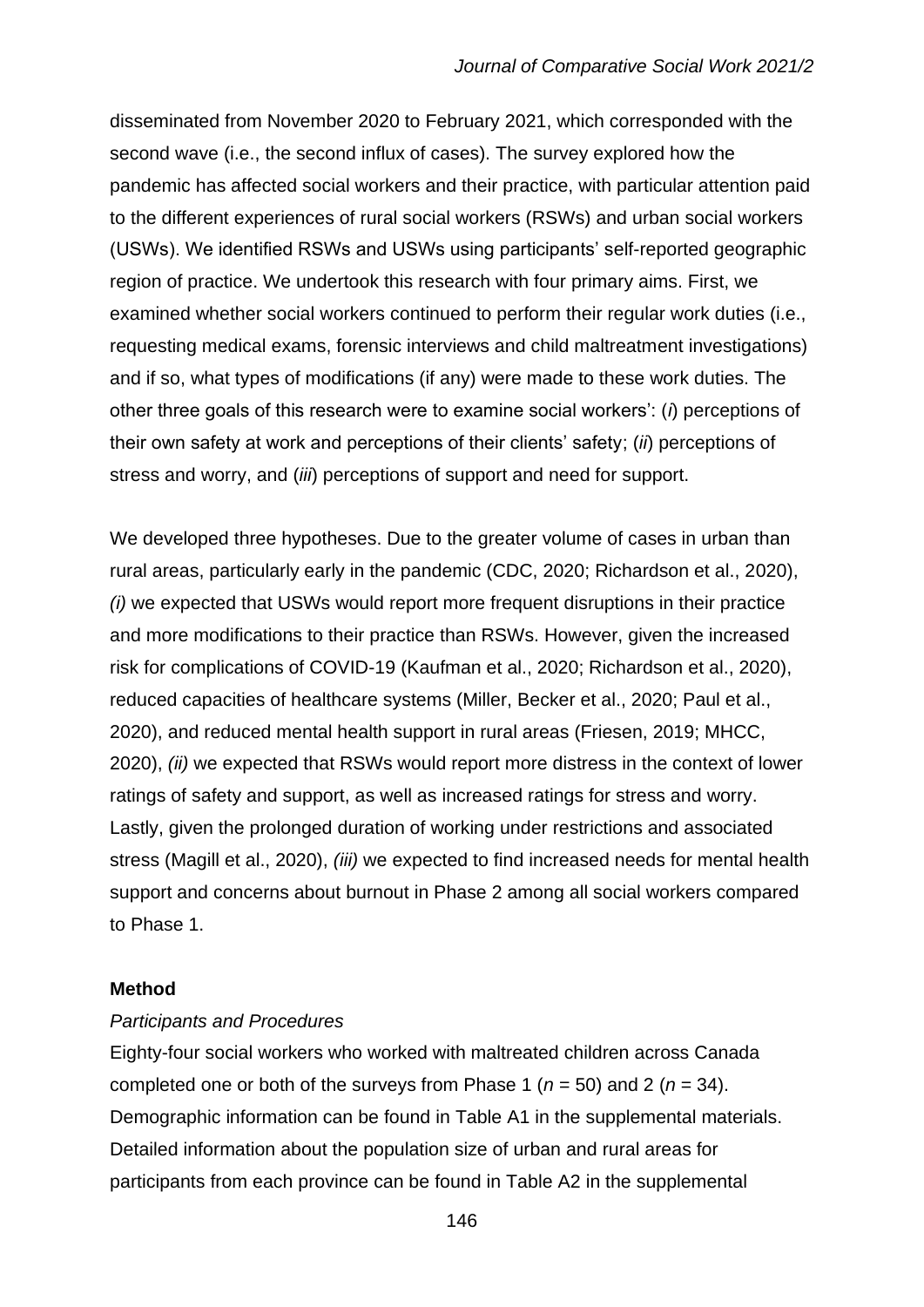materials. This study was approved by the McGill University, Brock University, and University of Regina research ethics boards.

Survey invitations were sent to organizations that work with maltreated children, and were distributed by the Department of Justice Canada and to all Child and Youth Advocacy Centres. Recipients were invited to share the surveys with colleagues who work with maltreated children. Participants received a \$10.00 gift card for completing Phase 1 and a \$20.00 gift card for Phase 2.

## *Measures*

The surveys were part of a larger study examining the effects of COVID-19 on child maltreatment frontline workers (law enforcement, psychologists, etc.). Both surveys were administered via an online data collection platform (Qualtrics), and were available in English and French. Survey questions are available in the supplemental materials.

## *Phase 1*

Participants answered questions about *how COVID-19 generally impacted their practice, COVID-19 health and safety measures*, *perceptions of safety and stress*, as well as support from, and *satisfaction with their employers' response to the pandemic*. Depending on their responses, some participants completed a series of follow-up questions specific to their work. Questions were both option-posing (e.g., yes/no, Likert scale or 'select all that apply') and open-ended.

## *Phase 2*

Phase 2 was identical to Phase 1 with three exceptions. Participants completed fewer follow-up questions. Second, participants were asked about unique challenges they faced working in an urban or rural area and whether they thought collaboration between urban and rural areas would be beneficial (as the urban/rural comparison emerged as a point of interest during the exploration of Phase 1 data). Lastly, since Phase 2 was disseminated months into the pandemic, the emphasis was placed on how services had been modified.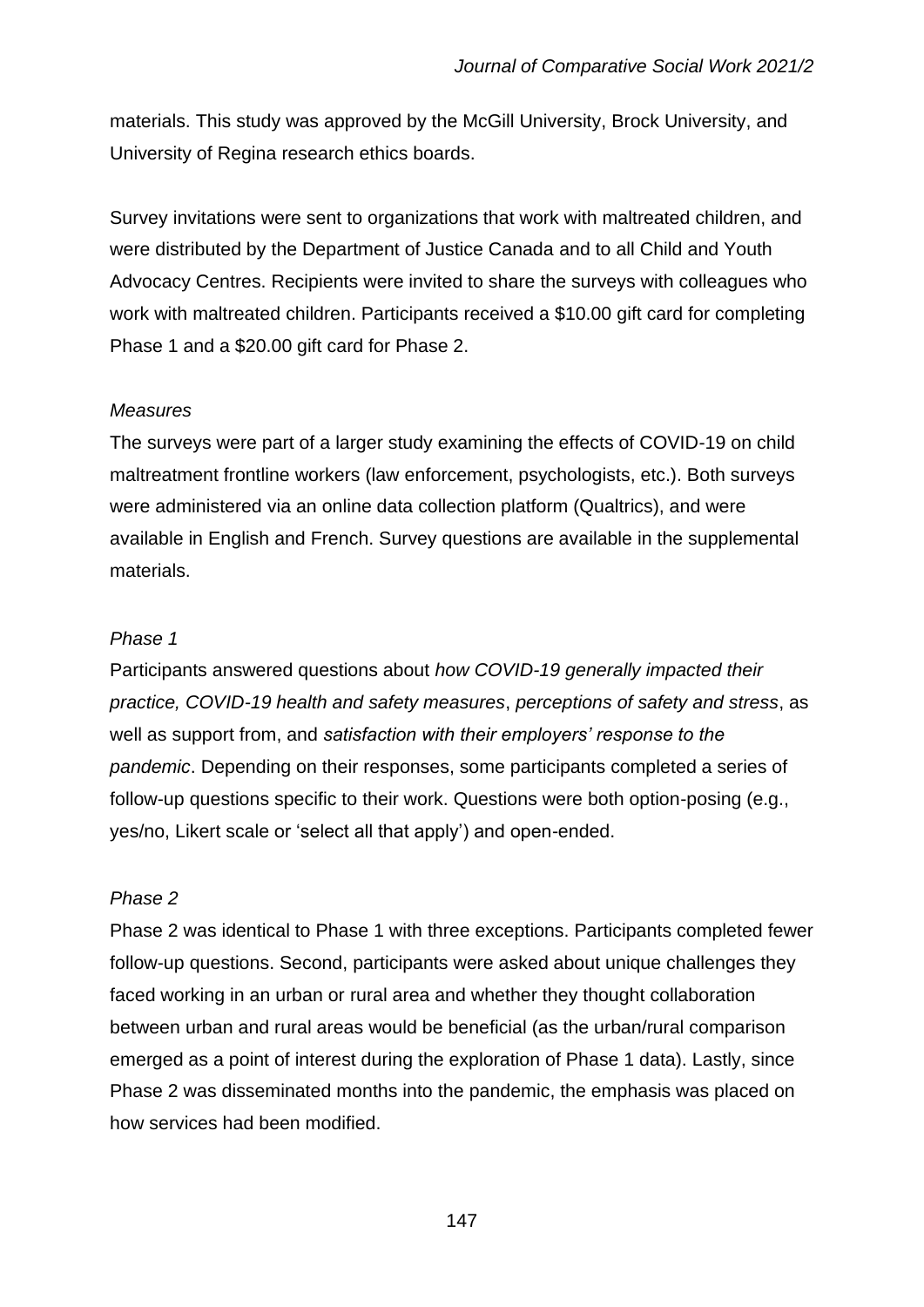## *Design and Analysis*

This mixed methods study employed a convergent parallel design, specifically the data-validation variant. Quantitative and qualitative data were collected concurrently using closed-ended and open-ended questions. Quantitative data was given priority in this study, with the qualitative data helping to explain the nature of the quantitative results (Creswell et al., 2003).

## *Quantitative Analysis*

In the section on changes in service delivery, the aim was to uncover the impact on social work practice. As such, responses for each area of practice were combined into two variables. The first variable was whether a service provision had continued despite the implementation of public health measures, while the second was whether or not a service provision had been modified as a result of health measures. Pearson chi-square tests were used to examine differences between responses from rural and urban areas. All other quantitative data are presented as proportions due to the small sample size, which was inadequate for inferential analysis.

## *Qualitative Analysis*

Open-ended responses from Phases 1 and 2 were coded for themes. The first and second authors used an inductive approach to independently generate themes for each question extracted from the data (Thomas, 2006). For each question, responses that did not endorse common themes were coded as *other*. The researchers discussed disagreements in themes, and finalized a coding scheme. Responses were then coded independently by each researcher, with a Cohen's Kappa coefficient used to determine inter-rater reliability. For Phase 1, Kappa values ranged from 0.83 to 1.00, with an average of 0.93. For Phase 2, Kappa values ranged from 0.96 to 1.00, with an average of 0.96. Discrepancies were resolved via discussion.

#### **Results**

Quantitative and qualitative data are presented together by study aims. We first examined the impact of COVID-19 on social workers' practices. We next examined social workers' perceptions of safety, stress and worry about COVID-19, and their perceptions of support.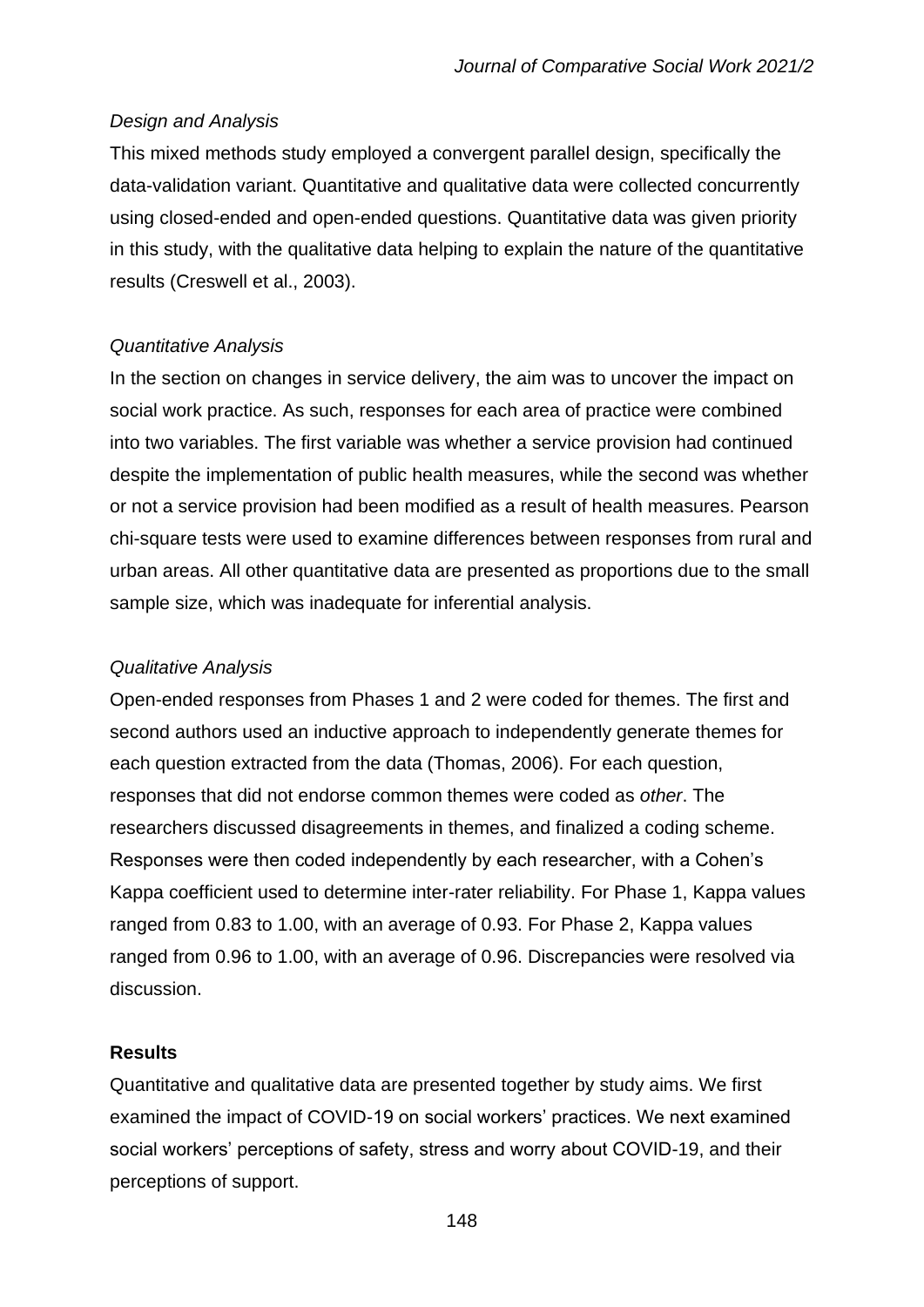# *The Impact of COVID-19 on Social Work Practice*

## *Phase 1*

Participants were asked if they had continued to provide a service (i.e., request medical exams, psychotherapy, forensic interviews, maltreatment investigation interviews) after the implementation of COVID-19 precautionary measures. Overall, 90.4% of rural and 82.7% urban social work services were still offered after the implementation of precautionary measures. There was no significant difference between geographic areas **χ 2** (1) = .295, *p* > .05.

Of the services still offered, the method of delivery had been modified for 65.8% of rural and 63.3% of urban social work services. There was no significant difference between geographic areas,  $\chi^2(1) = .188$ ,  $p > .05$ . See Table 1 for the types of modifications reported for forensic interviews.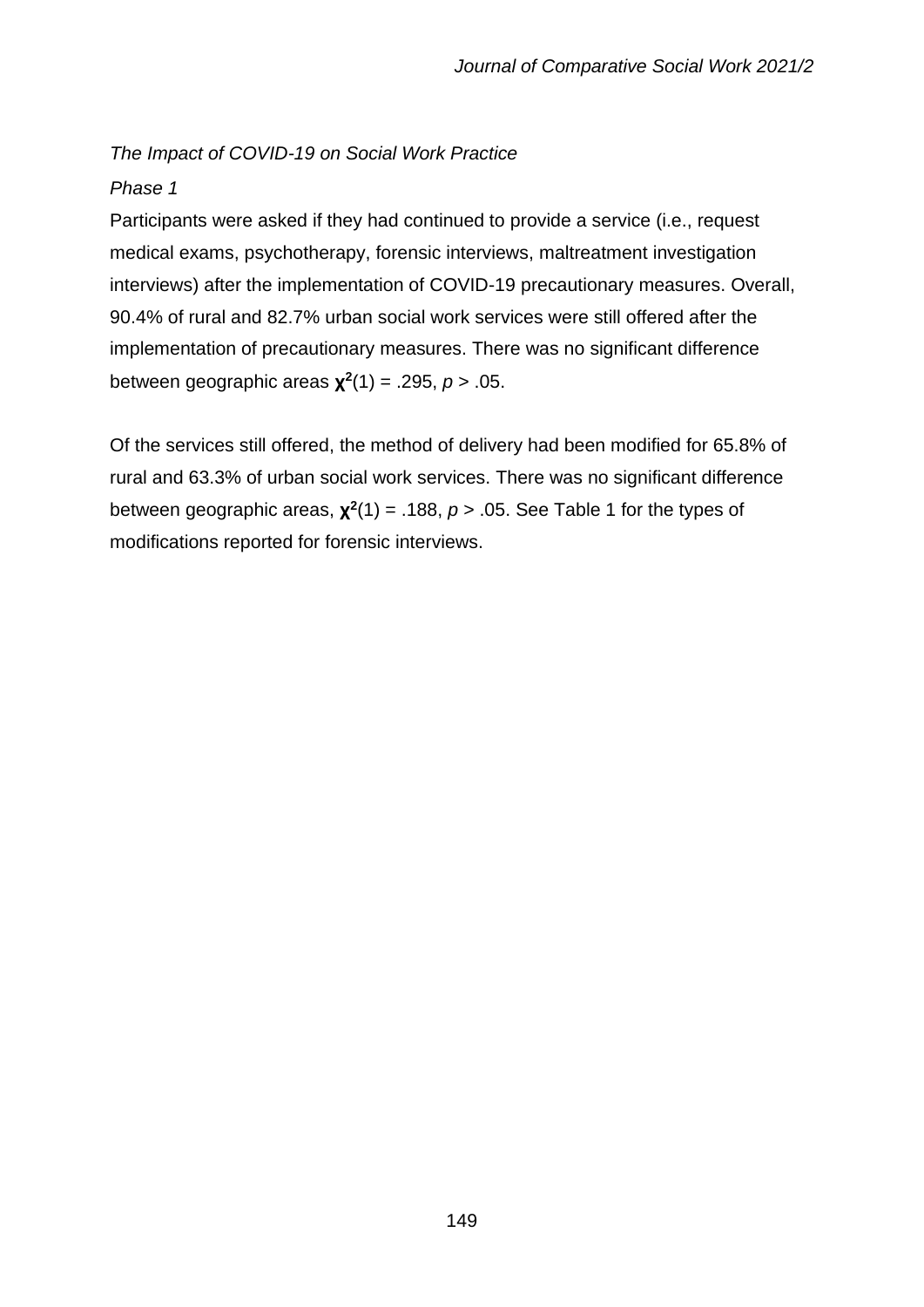# **Table 1**

| Interview<br>Changes   | Phase 1                           |                                            | Phase 2    |           |            |                          |
|------------------------|-----------------------------------|--------------------------------------------|------------|-----------|------------|--------------------------|
|                        | Yes                               | Don't know                                 | Increased  | No change | Decreased  | <b>Not</b><br>applicable |
|                        | % (n)                             | % (n)                                      | % (n)      | % (n)     | % (n)      | % (n)                    |
| In person, without PPE |                                   |                                            |            |           |            |                          |
| Rural                  | 0.0(0)                            | 14.3(1)                                    | 0.0(0)     | 0(0)      | 66.7 $(4)$ | 33.3(2)                  |
| Urban                  | 0.0(0)                            | 0.0(0)                                     | 0.0(0)     | 36.4(4)   | 45.5(5)    | 18.2(2)                  |
|                        | In person, with PPE (i.e., masks) |                                            |            |           |            |                          |
| Rural                  | 50.0(3)                           | 0.0(0)                                     | 50.0(3)    | 50.0(3)   | 0.0(0)     | 0.0(0)                   |
| Urban                  | 37.5(3)                           | 0.0(0)                                     | 63.6(7)    | 18.2(2)   | 18.2(2)    | 0.0(0)                   |
|                        |                                   | In person, physically distanced (2 metres) |            |           |            |                          |
| Rural                  | 100.0(6)                          | 0.0(0)                                     | 50.0(3)    | 50.0(3)   | 0.0(0)     | 0.0(0)                   |
| Urban                  | 87.5(7)                           | 0.0(0)                                     | 63.6(7)    | 27.3(3)   | 0.0(0)     | 9.1(1)                   |
| In person, outdoors    |                                   |                                            |            |           |            |                          |
| Rural                  |                                   |                                            | 83.3(5)    | 0.0(0)    | 16.7(1)    | 0.0(0)                   |
| Urban                  |                                   |                                            | 0.0(0)     | 45.5(5)   | 18.2(2)    | 36.4(4)                  |
| Remote, via video      |                                   |                                            |            |           |            |                          |
| Rural                  | 25.0(2)                           | 0(0)                                       | 33.3(2)    | 16.7(1)   | 0(0)       | 50.0(3)                  |
| Urban                  | 62.5(5)                           | 0.0(0)                                     | 9.1(1)     | 18.2(2)   | 18.2(2)    | 54.5(6)                  |
| Remote, via phone      |                                   |                                            |            |           |            |                          |
| Rural                  |                                   |                                            | 66.7 $(4)$ | 16.7(1)   | 0.0(0)     | 16.7(1)                  |
| Urban                  |                                   |                                            | 36.4(4)    | 0.0(0)    | 18.2(2)    | 45.5(5)                  |

*Modifications to Forensic Interviews During Phase 1 and Phase 2* 

*Note -* Percentages are calculated as a function of all respondents to each question (not the full sample). Participants selected all modifications that applied to them.

#### *Phase 2*

Social workers who conducted forensic interviews were asked if specific modifications (i.e., increases or decreases) had been made to their interviewing practices since the onset of the second wave (see Table 1). Although more USWs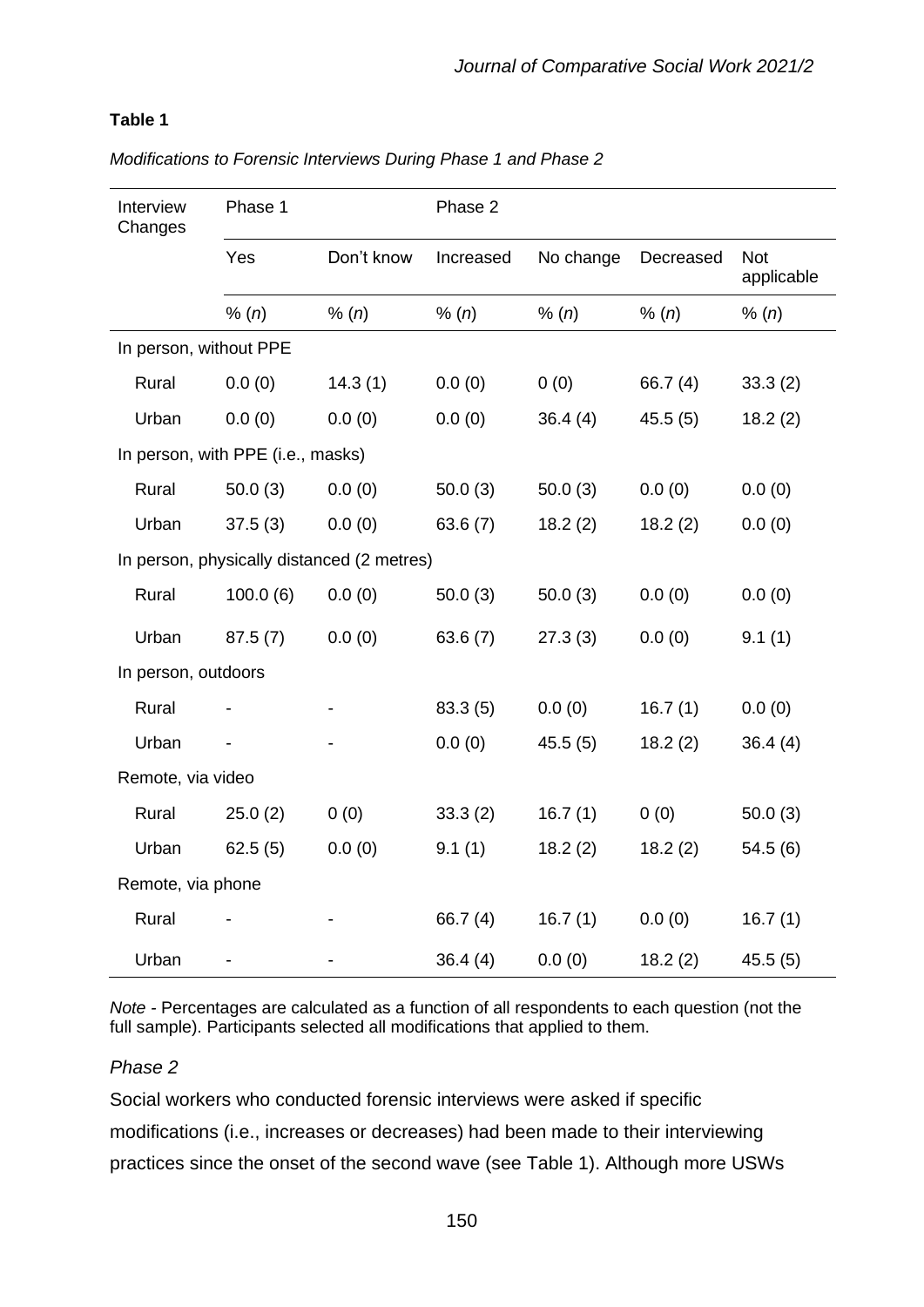than RSWs reported using video during Phase 1, Phase 2 saw 33.3% (*n* = 2) more RSWs report video interviews. There was also a reported increase in PPE use and physical distancing during interviews, as well as outdoor and virtual interviews. More RSWs (100.0%; *n* = 4) also reported modifications to in-person interviews during the second wave than USWs (33.3%; *n* = 3; see Table 2).

Qualitative data provided further evidence of modifications in service (see Table 3). When asked which aspects of their employment had been most affected by public health measures, five primary themes emerged. RSWs most frequently commented on the diminished quality of interactions with clients (i.e., physical distancing measures, such as wearing PPE, detracting from rapport), as well as disruptions in service delivery and remote delivery (both 37.5% of responses; *n* = 3, respectively). Yet, USWs reported service delivery disruptions and remote delivery as the most common aspects of their employment affected by public health measures (39.13% of responses;  $n = 9$ ).

#### **Table 2**

| Question                                                                           | Phase 1   |           | Phase 2   |          |
|------------------------------------------------------------------------------------|-----------|-----------|-----------|----------|
|                                                                                    | Urban     | Rural     | Urban     | Rural    |
|                                                                                    | % (n)     | % (n)     | % (n)     | % (n)    |
| Have you made modifications to<br>in-person forensic interviews?                   |           |           |           |          |
| Yes                                                                                | 100.0(8)  | 85.7(6)   | 33.3(3)   | 100.0(4) |
| Not sure                                                                           | 0.0(0)    | 14.3(1)   |           |          |
| Are you adhering to<br>government/employer<br>recommendations around COVID-<br>19? |           |           |           |          |
| Yes                                                                                | 82.4 (14) | 85.7 (12) | 65.2 (15) | 100.0(8) |
| Somewhat                                                                           | 17.6(3)   | 14.3(2)   | 34.8(8)   | 0.0(0)   |
| No.                                                                                | 0.0(0)    | 0.0(0)    | 0.0(0)    | 0.0(0)   |

*Quantitative Proportions*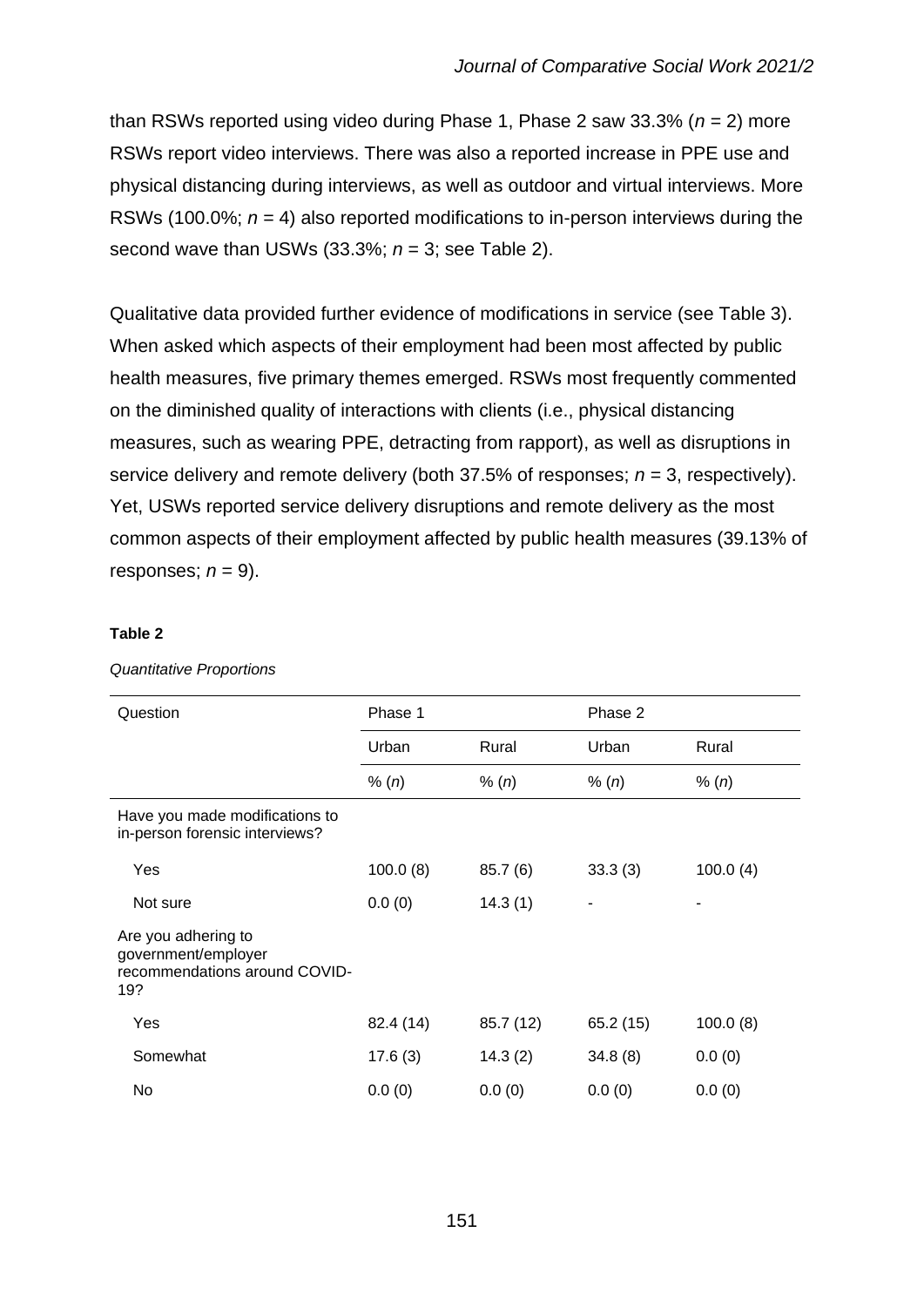| Question                                                                             | Phase 1   |         | Phase 2   |         |
|--------------------------------------------------------------------------------------|-----------|---------|-----------|---------|
|                                                                                      | Urban     | Rural   | Urban     | Rural   |
|                                                                                      | % (n)     | % (n)   | % (n)     | % (n)   |
| How safe do you feel in your job<br>as a result of the pandemic?                     |           |         |           |         |
| <b>Extremely safe</b>                                                                | 16.7(4)   | 28.6(4) | 0.0(0)    | 0.0(0)  |
| Very safe                                                                            | 29.2(7)   | 0.0(0)  | 18.2(4)   | 20.0(1) |
| Moderately safe                                                                      | 25.0(6)   | 42.9(6) | 50.0(11)  | 80.0(4) |
| Slightly safe                                                                        | 20.8(5)   | 21.4(3) | 27.3(6)   | 0.0(0)  |
| Not safe                                                                             | 8.3(2)    | 7.1(1)  | 4.5(1)    | 0.0(0)  |
| How stressed do you feel in your<br>workplace, relative to pre-COVID-<br>19?         |           |         |           |         |
| Much higher                                                                          | 4.2(1)    | 35.7(5) | 0.0(0)    | 0.0(0)  |
| Moderately higher                                                                    | 41.7 (10) | 14.3(2) | 22.7(5)   | 0.0(0)  |
| Slightly higher                                                                      | 25.0(6)   | 35.7(5) | 50.0(11)  | 40.0(2) |
| About the same                                                                       | 16.7(4)   | 7.1(1)  | 7.7(2)    | 60.0(3) |
| Slightly lower                                                                       | 4.2(1)    | 0.0(0)  | 7.7(2)    | 0.0(0)  |
| Moderately lower                                                                     | 0.0(0)    | 0.0(0)  | 7.7(2)    | 0.0(0)  |
| Much lower                                                                           | 8.3(2)    | 7.1(1)  | 0.0(0)    | 0.0(0)  |
| How worried are you about<br>COVID-19?                                               |           |         |           |         |
| <b>Extremely worried</b>                                                             | 16.7(4)   | 14.3(2) | 4.5(1)    | 0.0(0)  |
| Moderately worried                                                                   | 45.8 (11) | 57.1(8) | 72.7 (16) | 80.0(4) |
| Slightly worried                                                                     | 29.2(7)   | 21.4(3) | 18.2(4)   | 20.0(1) |
| Not worried                                                                          | 8.3(2)    | 7.1(1)  | 4.5(1)    | 0.0(0)  |
| How worried are you for when<br>COVID-19 physical distancing<br>measures are lifted? |           |         |           |         |
| <b>Extremely worried</b>                                                             | 20.8(5)   | 42.9(6) |           |         |
| Moderately worried                                                                   | 37.5(9)   | 35.7(5) |           |         |
| Slightly worried                                                                     | 29.2(7)   | 14.3(2) |           |         |
| Not worried                                                                          | 12.5(3)   | 7.1(1)  |           |         |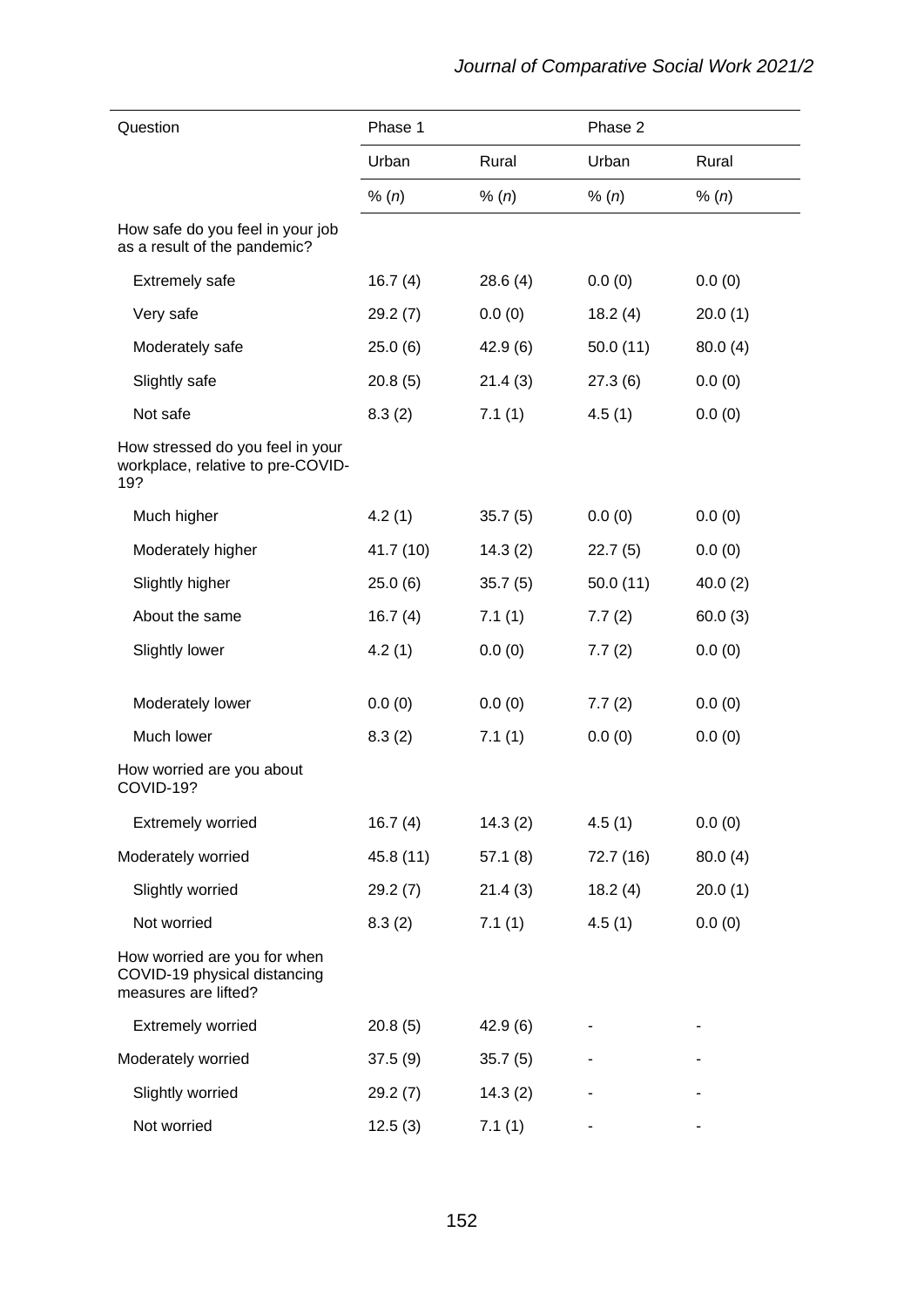| Question                                                                                                                               | Phase 1   |          | Phase 2   |         |
|----------------------------------------------------------------------------------------------------------------------------------------|-----------|----------|-----------|---------|
|                                                                                                                                        | Urban     | Rural    | Urban     | Rural   |
|                                                                                                                                        | % (n)     | % (n)    | % (n)     | % (n)   |
| Has your employer made plans<br>for when physical distancing<br>measures are lifted?                                                   |           |          |           |         |
| Yes                                                                                                                                    | 25.0(6)   | 21.4(3)  |           |         |
| No                                                                                                                                     | 25.0(6)   | 35.7(5)  |           |         |
| I don't know                                                                                                                           | 50.0(12)  | 42.9(6)  |           |         |
| Have you been provided with<br>mental health support by your<br>employer?                                                              |           |          |           |         |
| Yes                                                                                                                                    | 76.5 (13) | 64.3 (9) | 39.1(9)   | 62.5(5) |
| No                                                                                                                                     | 23.5(4)   | 28.6(4)  | 60.9(14)  | 25.0(2) |
| Does not apply                                                                                                                         | 0.0(0)    | 7.1(1)   | 0.0(0)    | 12.5(1) |
| Do you feel that you and/or your<br>coworkers need additional mental<br>health support as a result of your<br>working during COVID-19? |           |          |           |         |
| Yes                                                                                                                                    | 58.8 (10) | 64.3 (9) | 78.3 (18) | 75.0(6) |
| No                                                                                                                                     | 41.2(7)   | 28.6(4)  | 17.4(4)   | 12.5(1) |
| How satisfied do you feel with<br>your employer's response to<br>COVID-19?                                                             |           |          |           |         |
| <b>Extremely satisfied</b>                                                                                                             | 25.0(6)   | 35.7(5)  | 9.1(2)    | 25.0(2) |
| Somewhat satisfied                                                                                                                     | 45.8 (11) | 35.7(5)  | 40.9(9)   | 25.0(2) |
| Neither satisfied nor dissatisfied                                                                                                     | 4.2(1)    | 7.1(1)   | 31.8(7)   | 0.0(0)  |
| Somewhat dissatisfied                                                                                                                  | 25.0(6)   | 14.3(2)  | 13.6(3)   | 12.5(1) |
| <b>Extremely dissatisfied</b>                                                                                                          | 0.0(0)    | 7.1(1)   | 4.5(1)    | 0.0(0)  |
| Do you think collaboration<br>between rural and urban settings<br>would be beneficial?                                                 |           |          |           |         |
| Yes                                                                                                                                    |           |          | 59.1 (13) | 60.0(3) |
| No                                                                                                                                     |           |          | 40.9(9)   | 40.0(2) |

*Note -* The responding sample for each question is noted with the percentage, as all questions were optional and may have not been relevant to all respondents.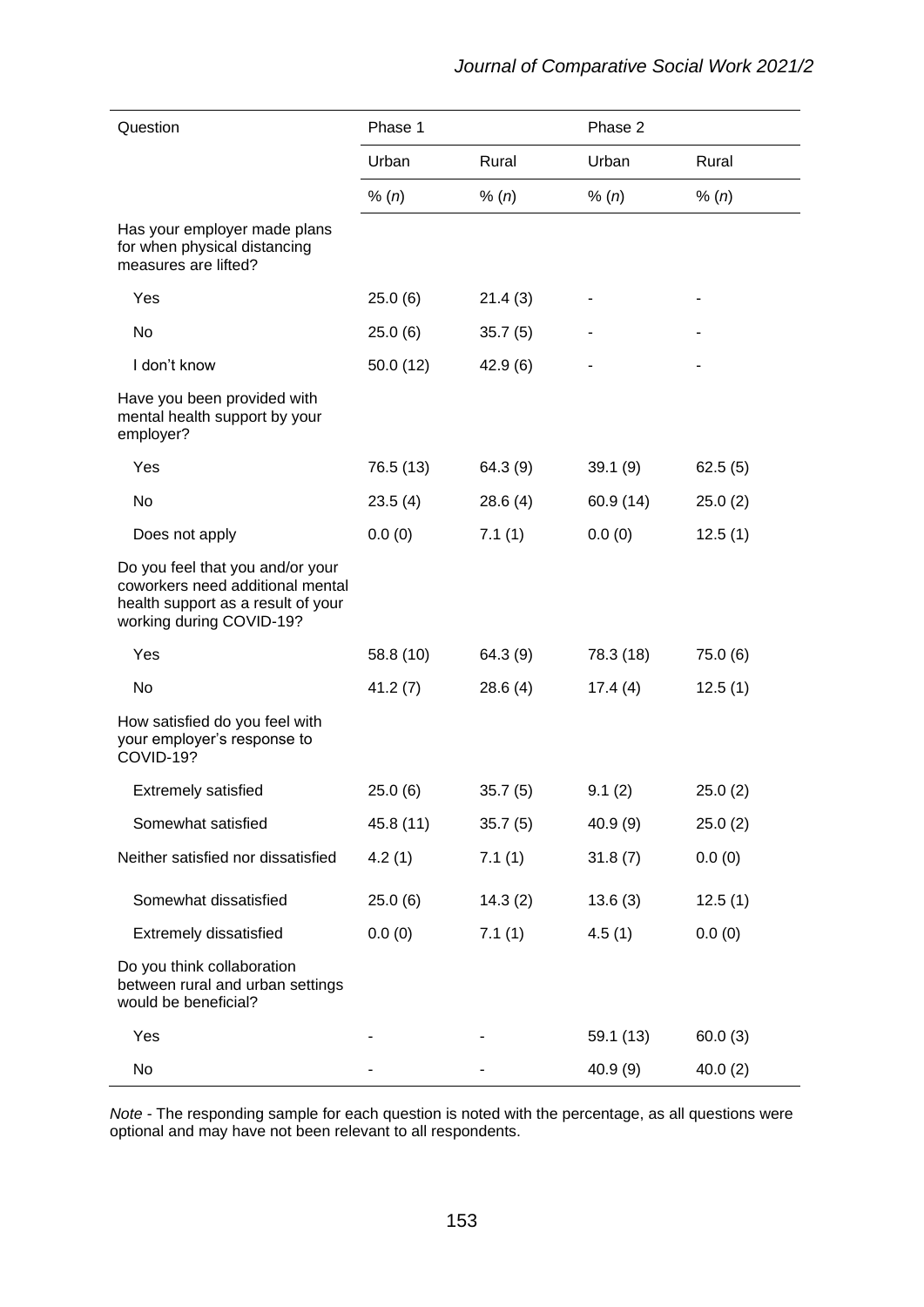## *Perceptions of Safety and Stress*

# *Phase 1*

Participants were asked about their adherence to public health recommendations, and how safe they felt working since the start of the pandemic. Similar levels of adherence and safety were reported between USWs and RSWs (see Table 2). Participants also provided open-ended responses on their perception of current risks in their job as a result of the pandemic (see Table 3). For both RSWs and USWs, the most frequently endorsed theme was an increased risk of COVID-19 exposure (80.0% [*n* = 8] and 52.4% [*n* = 12] of responses, respectively).

Participants then rated their level of COVID-19 related stress and worry. Notably, 35.7% (*n* = 5) of RSWs rated their stress levels as much higher in contrast to 4.2% (*n*  = 2) of USWs. RSWs also reported greater levels of worry than USWs (see Table 2).

Reports of whether respondents felt that their employers had a plan for when physical distancing measures would be lifted were similar between RSWs and USWs (see Table 2). Participants were asked an open-ended question about what they thought would happen when physical distancing measures were lifted (see Table 3). The most frequent theme endorsed from both RSWs and USWs was that there would be an increase in COVID-19 cases when measures were lifted (84.6% [*n* = 11] and 63.6%  $[n = 14]$  of responses, respectively).

# *Phase 2*

Social workers were asked about their adherence to public health recommendations and perceptions of safety while working during the second wave of the pandemic. Of note, all (*n* = 8) RSWs reported adhering to physical distancing guidelines compared to 65.2% (*n* = 15) of USWs. When asked how safe they felt in their workplace, all RSWs and 68.2% (*n* = 15) of USWs reported feeling very safe or somewhat safe.

As in Phase 1, participants were asked about their perception of current risks in their job as a result of COVID-19. Two primary themes emerged (see Table 3). The most frequently endorsed theme from both RSWs and USWs was an increased risk of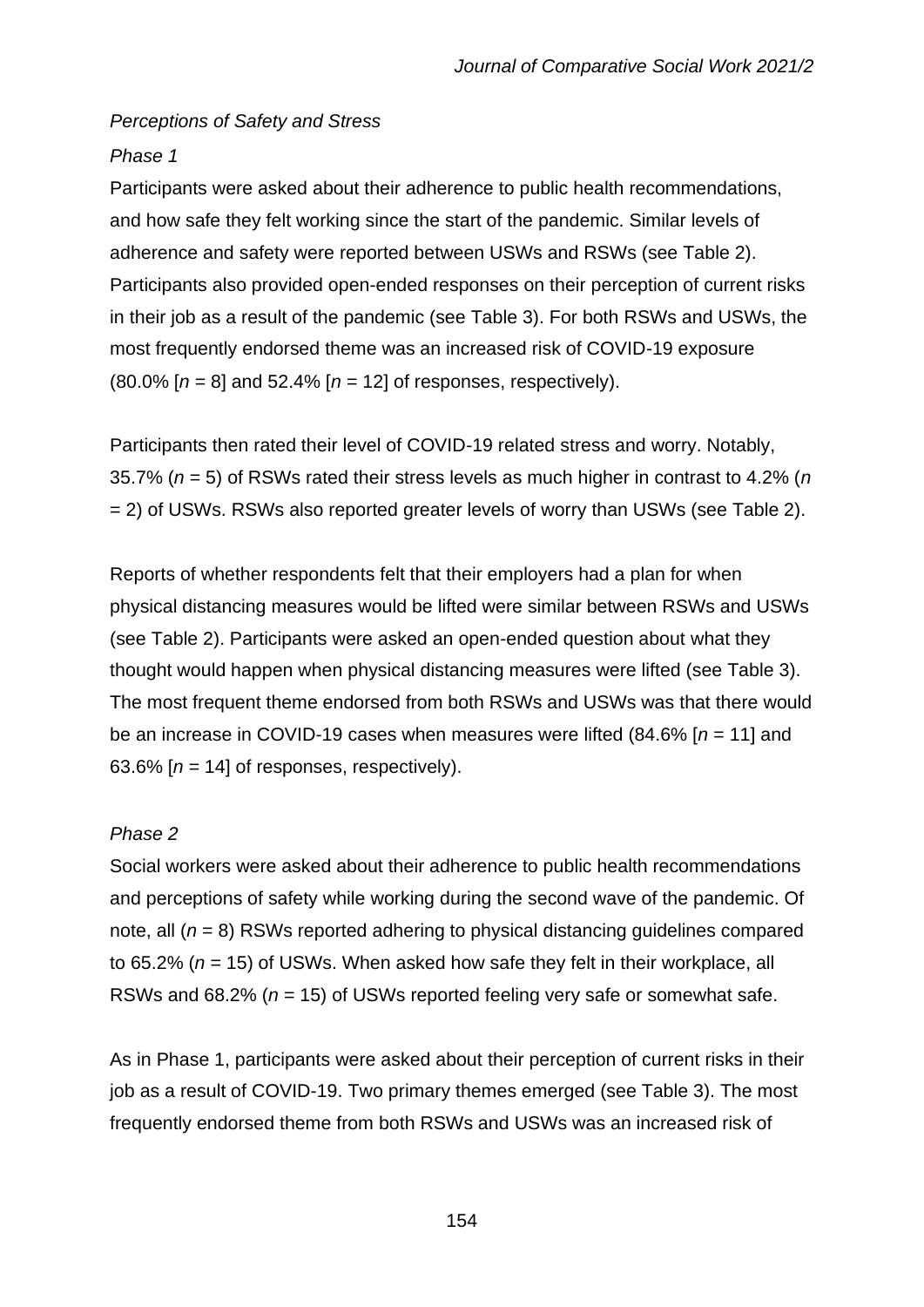COVID-19 exposure  $(80\%$  [ $n = 4$ ] and 71.4% [ $n = 15$ ] of responses, respectively). Interestingly, 19.1% (*n* = 4) of USWs, but no RSWs, reported concerns of burnout.

Stress levels and worry were also examined (see Table 2). Most (72.7%; *n* = 16) USWs indicated that their stress levels were slightly or much higher than prepandemic events, whereas  $40\%$  ( $n = 2$ ) of RSWs indicated their stress levels were only slightly higher.

## *Satisfaction with Employers' Response to the Pandemic*

#### *Phase 1*

When asked about the provision of mental health support from their employers, more USWs (76.5%;  $n = 13$ ) reported receiving support than RSWs (64.3%;  $n = 9$ ). When asked if they or their colleagues need mental health support as a result of working during the pandemic, slightly more RSWs reported a need for mental health support than USWs (see Table 2). As a measure of support, social workers were asked how satisfied they were with their employer's response to the pandemic, to which the majority of both USWs and RSWs reported feeling (extremely or somewhat) satisfied with their employer's response (see Table 2).

Open-ended responses were consistent with quantitative findings (see Table 3). Among RSWs, the most frequently endorsed issue was about concerns for staff health and safety (37.5% of responses;  $n = 3$ ). However, the most common concern among USWs pertained to concerns about their young clients (66.6% of responses; *n* = 10). Participants were asked how agencies could support them as physical distancing measures were lifted. The most frequent suggestion among RSWs was to ensure the availability of psychological support (37.5% of responses; *n* = 3), while the most frequent suggestion from USWs was for flexibility in allowing work from home or in the office, depending on the workers' needs and preferences (21.1% of responses;  $n = 4$ ).

#### *Phase 2*

Similar to Phase 1, participants were asked if they had been provided with mental health support from their employer. RSWs reported receiving more support during the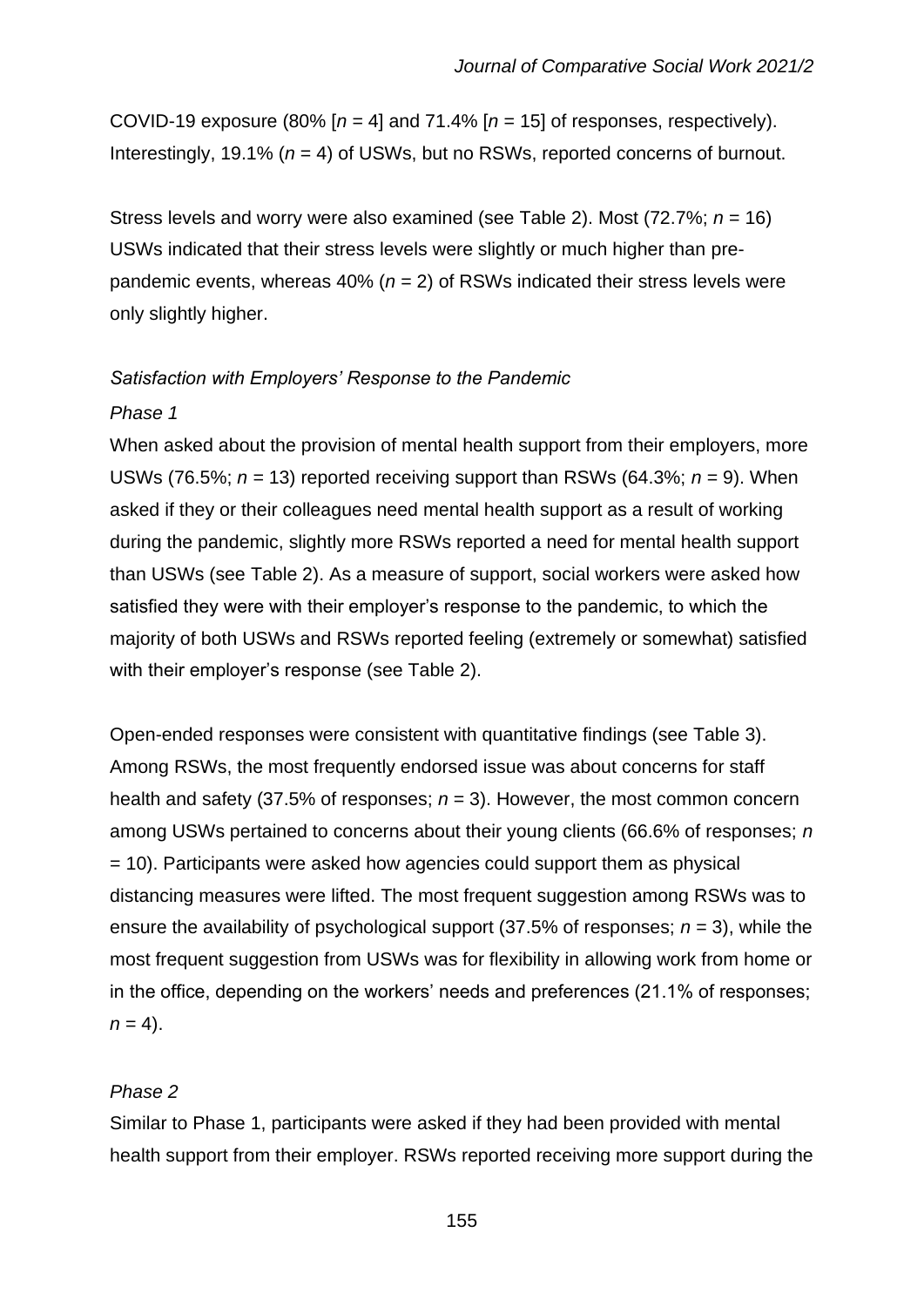second wave of COVID-19 than USWs (see Table 2). When asked if they or their colleagues need mental health support, a greater proportion of USWs reported feeling that they, or their peers, needed additional mental health support. Further, more RSWs than USWs were extremely or somewhat satisfied with their employer's response to the pandemic (see Table 2).

Several themes emerged when examining participants' concerns about the impact of COVID-19 and their suggestions about how to best respond to the pandemic. RSWs equally endorsed a desire to receive additional support, allow flexibility in working from home, and that their employer's response was satisfactory (25% of responses [n = 1, respectively]; Table 3).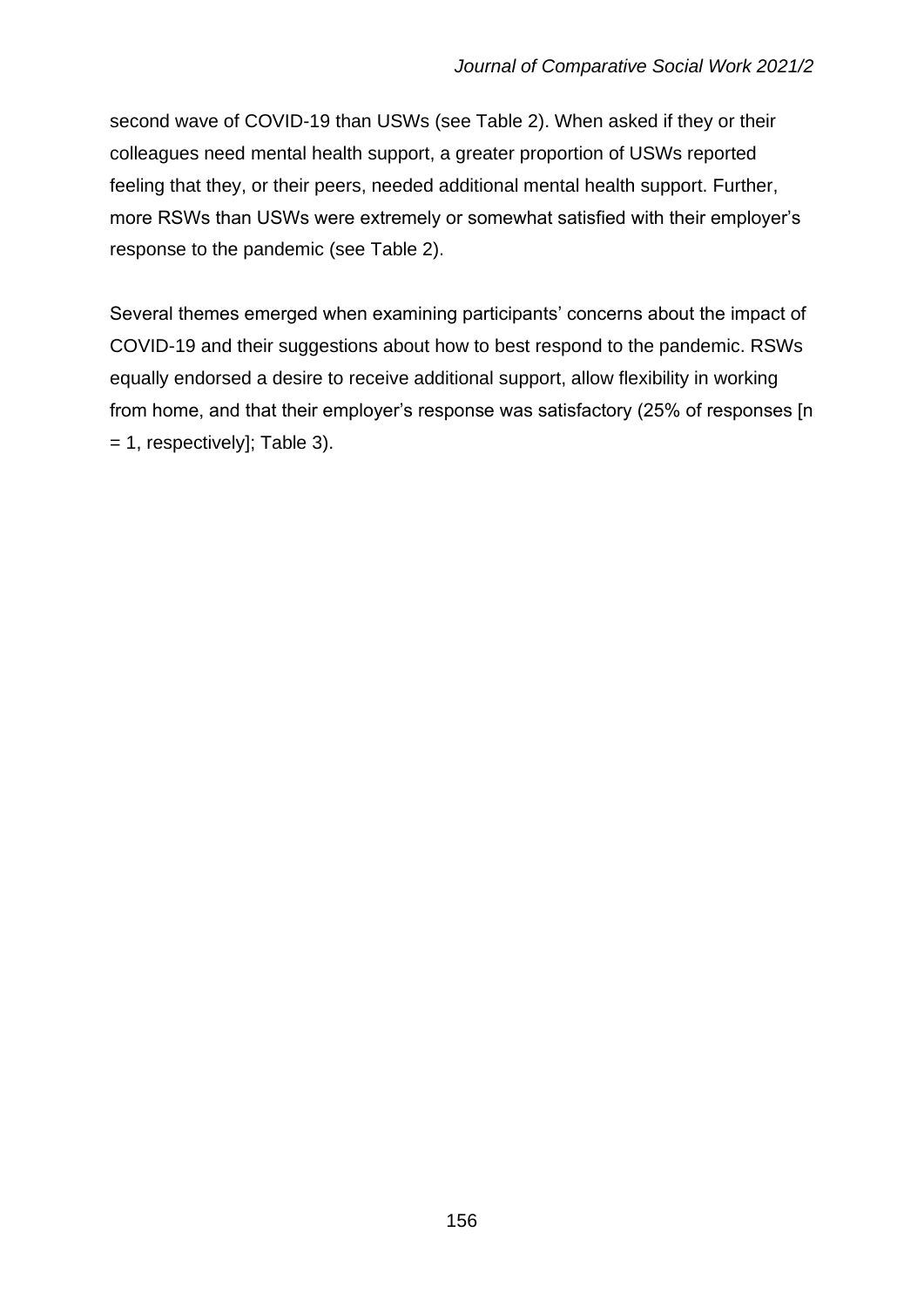# **Table 3**

## *Themes from Open-ended Responses*

| <b>Survey Topic</b>                                                 | <b>Themes</b>                                                                         | <b>Example Quotations</b>                                                                                                                                                                                                                                                           |
|---------------------------------------------------------------------|---------------------------------------------------------------------------------------|-------------------------------------------------------------------------------------------------------------------------------------------------------------------------------------------------------------------------------------------------------------------------------------|
| Aspects of employment<br>most affected by public<br>health measures | Phase 2                                                                               |                                                                                                                                                                                                                                                                                     |
|                                                                     | 1) Diminished quality of client<br>interactions                                       | Wearing face masks makes it difficult to observe para-verbals and<br>facial expressions during interviews and determine[e] safety.                                                                                                                                                  |
|                                                                     | limited access to services for<br>clients                                             | 2) Reduced contact with clients and Families' access to supportive services has diminished.                                                                                                                                                                                         |
|                                                                     | 3) Disruptions in service delivery<br>and remote delivery                             | Visiting with children and parents has moved to as much virtual as<br>possible.                                                                                                                                                                                                     |
|                                                                     | 4) Safety concerns                                                                    | Decreased feeling of safety due to lack of PPE and guidance in the<br>workplace.                                                                                                                                                                                                    |
|                                                                     | 5) Mental health difficulties<br>associated with isolation and<br>increases in stress | I have had to take on more of an emotional/therapeutic role with a<br>lot of my clients as many people are struggling with stress, anxiety<br>and other mental illnessesThere also exists additional stress as a<br>result for concern for my own health and for that of my family. |
| Perception of current                                               | Phase 1                                                                               |                                                                                                                                                                                                                                                                                     |
| risks in job as a result<br>of the pandemic                         | 1) No perceived increased risk on<br>the job                                          | We are working from home and therefore there is no additional risks.                                                                                                                                                                                                                |
|                                                                     | 2) Risk of exposure to COVID-19                                                       | Transference is my biggest concern, either giving COVID-19 to<br>someone or giving it from someone.                                                                                                                                                                                 |
|                                                                     | Phase 2                                                                               |                                                                                                                                                                                                                                                                                     |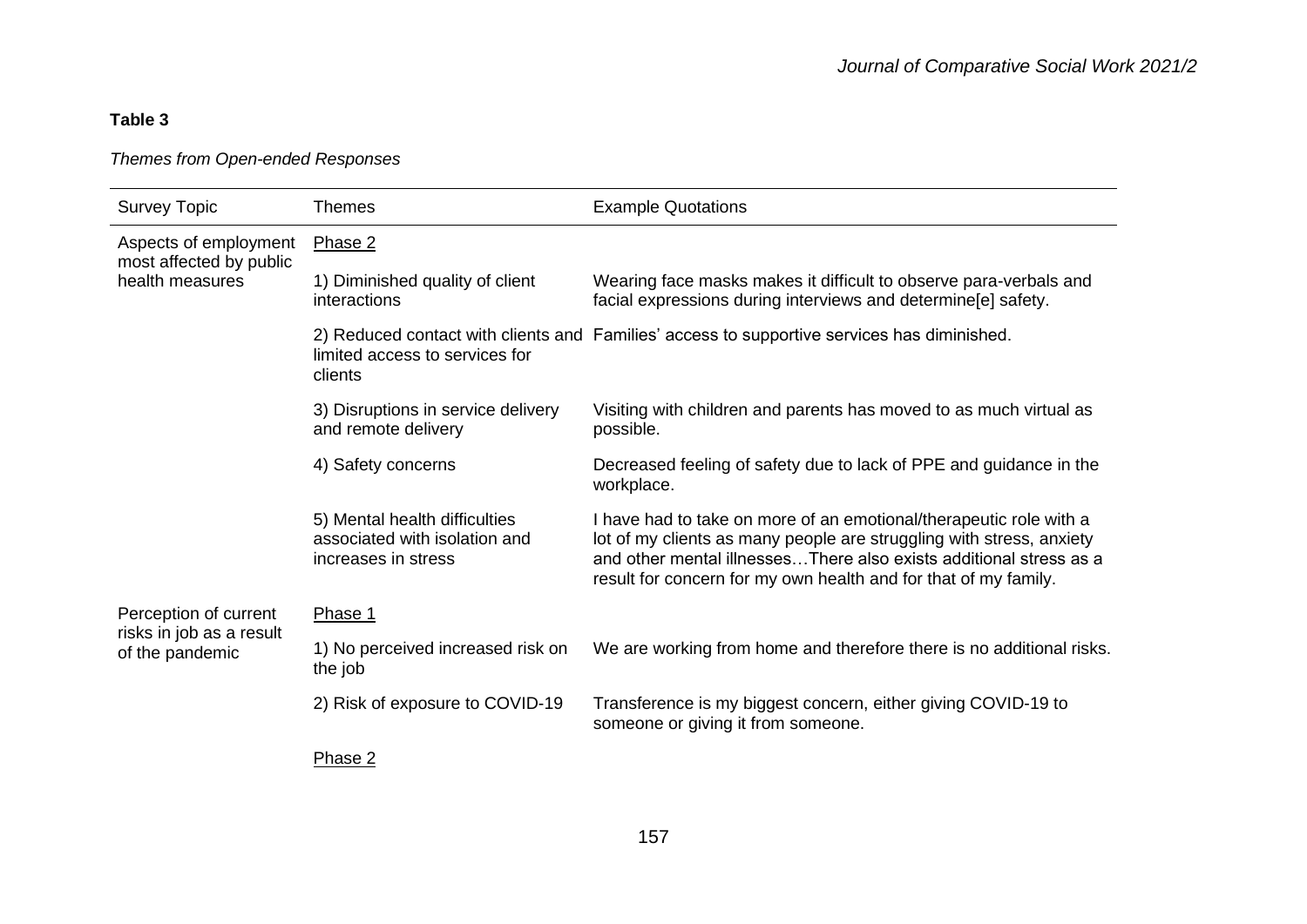| <b>Survey Topic</b>                                                         | <b>Themes</b>                                                                                                    | <b>Example Quotations</b>                                                                                                                                                                 |
|-----------------------------------------------------------------------------|------------------------------------------------------------------------------------------------------------------|-------------------------------------------------------------------------------------------------------------------------------------------------------------------------------------------|
|                                                                             | 1) Increased risk of exposure to<br>COVID-19                                                                     | My job has always been risky, but now I fear contracting a virus in a<br>client's home and getting my own family sick                                                                     |
|                                                                             | 2) Burnout associated with<br>increased workloads and mental<br>health issues                                    | Caseloads have gone up which increases stress Many social<br>workers are struggling with their mental health and how to manage<br>stress with little to no support from upper management. |
| What participants                                                           | Phase 1                                                                                                          |                                                                                                                                                                                           |
| thought would happen<br>when physical<br>distancing measures<br>were lifted | 1) Influx of cases in maltreated<br>reports                                                                      | A sharp increase in reported child abuse when schools<br>resumeThey will be seen regularly and will have more "safe<br>people" they can talk with.                                        |
|                                                                             | a second wave)                                                                                                   | 2) Increase in COVID-19 cases (i.e., I expect a second wave and worry about how large it will be.                                                                                         |
|                                                                             | 3) Lack of adherence to health<br>guidelines (if restrictions are<br>reduced gradually)                          | A surge of unhealthy behaviours in shelters, lunch kitchens, and<br>homes of my clients.                                                                                                  |
|                                                                             | 4) Challenges in returning to work<br>and maintaining workplace safety                                           | Ability for centres like ours to obtain appropriate cleaning supplies<br>has been difficult as they have been largely reserved for essential<br>services and we are not considered such.  |
| Concerns about<br>COVID-19, and how to<br>best respond to the<br>pandemic   | Phase 1                                                                                                          |                                                                                                                                                                                           |
|                                                                             | 1) Concerns for staff health and<br>safety, and ensuring staff safety                                            | There is not enough space within the office to maintain social<br>distancing.                                                                                                             |
|                                                                             | 2) Provide sufficient staff support                                                                              | Adjust caseload demands, spread work out more evenly, offer<br>support for workers outside of self-seeking counseling support.                                                            |
|                                                                             | 3) Concerns related to child/youth<br>clients (e.g., lack of support, safety,<br>underreporting of maltreatment) | My concern is that some child maltreatment incidents are going<br>unnoticed and not reported due to reduce[d] visibility.                                                                 |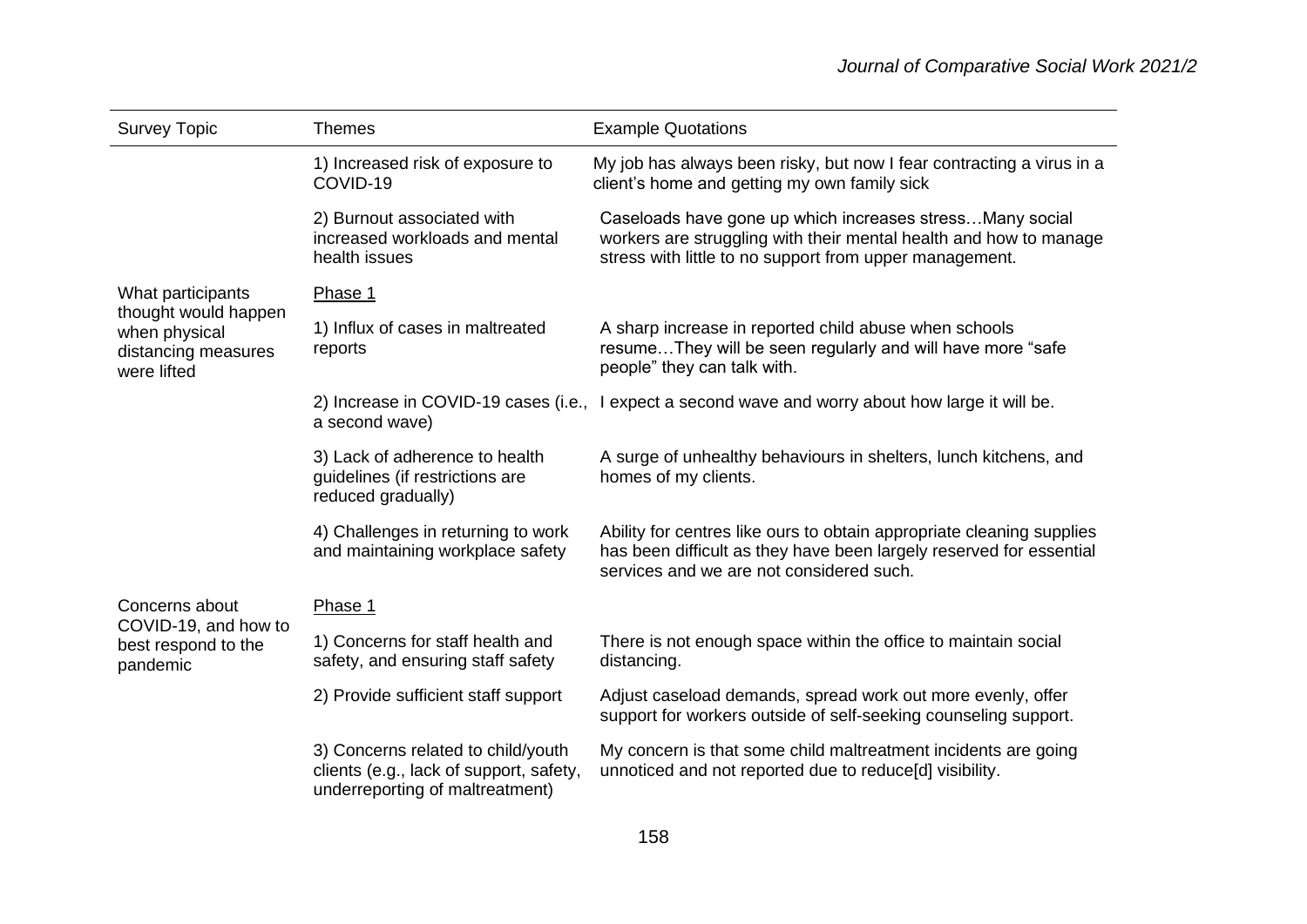| <b>Survey Topic</b>                                             | <b>Themes</b>                                                                    | <b>Example Quotations</b>                                                                                                                                                                                                                                                                      |
|-----------------------------------------------------------------|----------------------------------------------------------------------------------|------------------------------------------------------------------------------------------------------------------------------------------------------------------------------------------------------------------------------------------------------------------------------------------------|
|                                                                 | 4) Concerns over PPE availability                                                | PPE has not been easily accessible It would be helpful to have a<br>certain amount in my possession so as in-person meetings are<br>happening I am already prepared.                                                                                                                           |
|                                                                 | Phase 2                                                                          |                                                                                                                                                                                                                                                                                                |
|                                                                 | 1) More training                                                                 | More training and information would be useful.                                                                                                                                                                                                                                                 |
|                                                                 | 2) PPE concerns (i.e., lack of<br>availability, proper use)                      | PPE trainingProvide PPE for when I have to attend the<br>courthouse.                                                                                                                                                                                                                           |
|                                                                 | 3) Provide adequate staff support                                                | Increased mental health supports Need to have more social<br>workers, more staff, more human resources.                                                                                                                                                                                        |
|                                                                 | 4) Flexibility in working from home<br>or offering remote delivery               | Take a closer look at the viability of having staff work from home.                                                                                                                                                                                                                            |
|                                                                 | 5) Employer response has been<br>satisfactory (i.e., no<br>recommendations made) | I think we have done an excellent job and can't say I would make a<br>bunch of recommendations as we are following health guidelines.                                                                                                                                                          |
| What agencies could                                             | Phase 1                                                                          |                                                                                                                                                                                                                                                                                                |
| do to help support<br>social workers as<br>health measures were | 1) Employer flexibility by allowing<br>working from home (or in the office)      | They could alternate our work days having some people work from<br>home while others came into the office.                                                                                                                                                                                     |
| lifted                                                          | 2) Establish clear guidelines for the<br>future (i.e., post-COVID-19)            | Clear guidelines in how to support clients in the long term We<br>cannot continue to support clients in the way we have as I feel the<br>solution was short-term or at least short-sighted. There have been<br>little guidelines on how to protect ourselves and our clients in the<br>office. |
|                                                                 | 3) Availability of physical support                                              | Provide more masks in a timely manner - just received our first<br>supply of 5 masks last week for a staff of 40.                                                                                                                                                                              |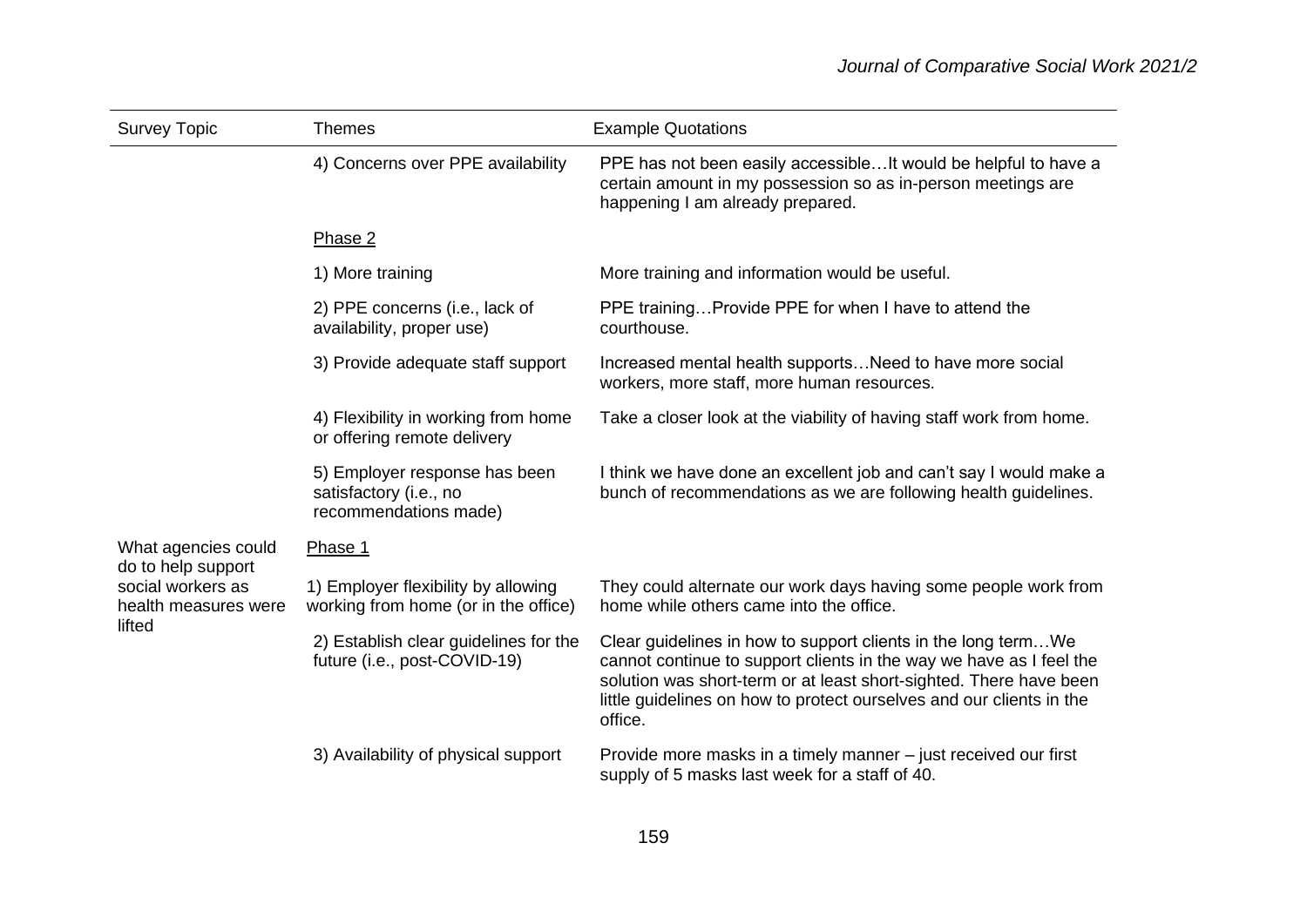| <b>Survey Topic</b>                                     | <b>Themes</b>                                                                                                                        | <b>Example Quotations</b>                                                                                                                                                                                                                       |
|---------------------------------------------------------|--------------------------------------------------------------------------------------------------------------------------------------|-------------------------------------------------------------------------------------------------------------------------------------------------------------------------------------------------------------------------------------------------|
|                                                         | 4) Availability of psychological<br>supports                                                                                         | Better debriefing systems in place to support their employees.<br>Having access to mental health webinars is not enough – especially<br>when the webinars are during work hours and therefore unavailable<br>to individuals carrying a caseload |
|                                                         | 5) Importance of employers<br>maintaining contact with employees<br>about needs and concerns                                         | Talk to us. Listen to us. Take our concerns about the work<br>environment and workload seriously.                                                                                                                                               |
| What employers could                                    | Phase 2                                                                                                                              |                                                                                                                                                                                                                                                 |
| do to help support<br>social workers during<br>COVID-19 | 1) Availability of psychological<br>supports                                                                                         | Anything to improve our mental health and the team environment<br>we work in would help.                                                                                                                                                        |
|                                                         | 2) Hire additional staff                                                                                                             | Hire more employees due to the fact that we have to do so much<br>more on our caseloads due to a lack of community resources.                                                                                                                   |
|                                                         | 3) Increase training and other<br>occupational supports                                                                              | Provide training on virtual interviewing.                                                                                                                                                                                                       |
|                                                         | 4) Maintain a clear dialogue about<br>employees' comfort levels, needs,<br>and concerns; as well as employer<br>policies and updates | Regular communication/open discussion to problem solve,<br>brainstorm, and receive updates.                                                                                                                                                     |

*Note -* Themes extracted from qualitative data from Phase 1 and 2. The *other* themes are excluded from the table.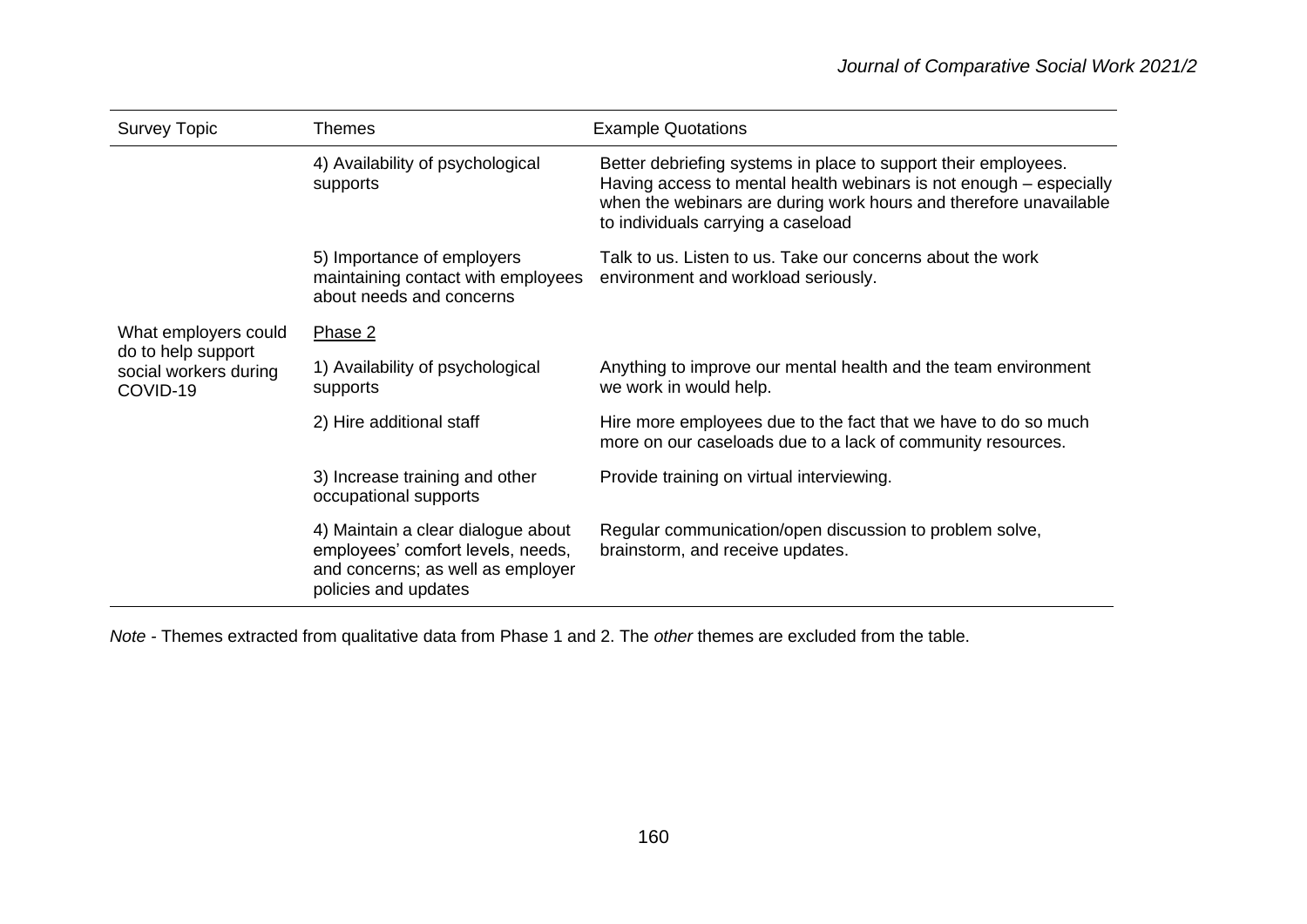Conversely, the most common concern among USWs pertained to the provision of adequate support from their employer (40% of responses;  $n = 8$ ).

Participants were then asked what their employer could do to help support them as an employee working during COVID-19. The most frequent suggestion among RSWs (50% of responses;  $n = 2$ ) did not match any of the extracted themes, but instead could be characterized by an omission of suggestions for employer support (i.e., no suggestions), which was congruent with the ratings of satisfaction with their agency's response to the pandemic (see Table 3). The most frequent suggestion from USWs  $(37.5\%$  of responses;  $n = 6$ ) related to increased training and support from their employer. For example, one participant suggested that 'providing training on virtual interviewing' would help support them, while another highlighted that 'increased training and support would be beneficial'.

#### *Urban-Rural Comparison*

Participants were asked about collaboration between rural and urban settings, whereby similar proportions of RSWs and USWs indicated that they thought a collaboration would be beneficial (see Table 2). Participants who indicated that collaboration would be beneficial provided an open-ended response on the nature of the collaboration. The primary themes endorsed related to reducing isolation, as well as promoting the sharing of resources, knowledge and support. Of the two responding RSWs, one described a need for resource sharing, whereas the other emphasized that the nature of collaboration would depend on the specific setting. Among USWs, 40% (*n* = 4) of respondents endorsed that collaboration would promote the sharing of resources, while another 40% (*n* = 4) of responses could not be thematically characterized. For instance, one respondent said, 'I'm not really sure what this could look like, but I always feel that any collaboration from other perspectives are helpful in this field', thereby indicating a willingness to explore collaboration between rural and urban workers.

#### **Discussion**

The overarching goal of this mixed-methods study was to identify differential impacts of the pandemic on social workers in urban and rural settings. We examined how COVID-19 generally impacted their practice, perceptions of safety and stress, and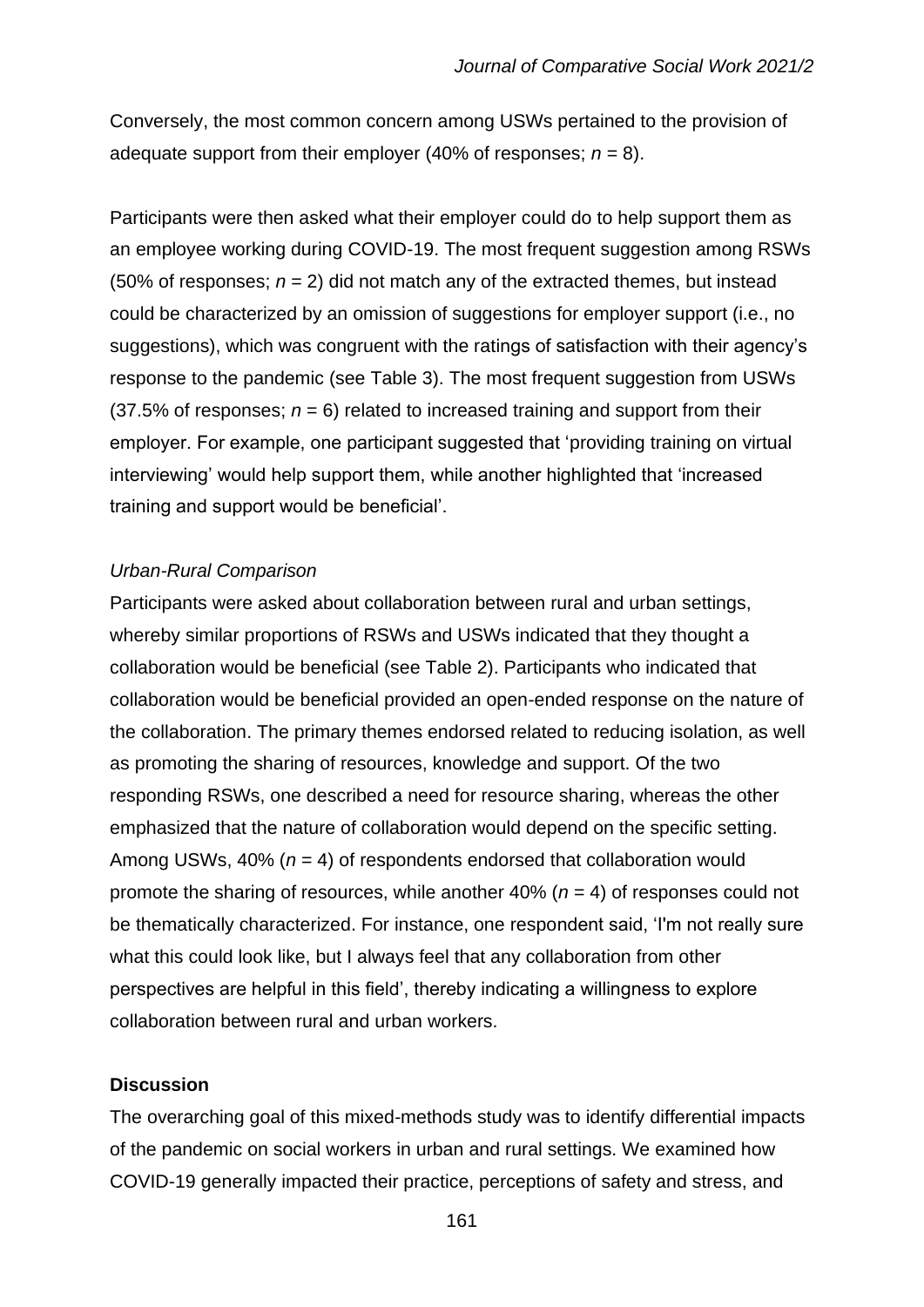satisfaction with employer responses to the pandemic. There were few differences between USWs and RSWs during the first wave of the pandemic, though RSWs tended to report slightly more stress and worry than USWs. During the second wave of the pandemic, USWs reported increases in stress, worry and a need for mental health support compared to the first wave. USWs also reported higher stress levels than RSWs in the second wave.

Most USWs and RSWs maintained service delivery during the first wave of the pandemic, and further, both made modifications which were similar between urban and rural settings. In Phase 2, social workers in rural and urban settings again reported similar modifications (i.e., remote delivery, physical distancing and PPE use) with the exception of RSWs shifting service delivery outdoors. This may be an advantage of working in a rural area, where reduced population and infrastructure density provides the opportunity for private outdoor interviews. Thus, contrary to our hypothesis, service delivery was similarly affected between urban and rural areas from Phase 1 and 2. This may have been a result of public health measures, which were implemented across entire provinces during the first wave of pandemic, regardless of an area's population density. However, during the second wave, public health measures tended to target urban more than rural areas. Given that many agencies involved in child maltreatment investigations are provincial rather than regional, the same policies may have been implemented, regardless of the population of their service region.

Although there were many similarities reported in service delivery, we observed differences in the perceptions of stress, worry, and safety between RSWs and USWs. In contrast to our hypothesis, there were similar perceptions among RSWs and USWs of safety in the workplace during Phase 1. For example, both USWs and RSWs primarily reported concerns related to COVID-19 exposure. One RSW succinctly summarized these concerns, saying 'again, this role requires a lot of inperson contact. This in-person contact (often without the ability to complete screening questions, especially during child protection investigations), places us at an increased risk of exposure to COVID-19'. Nonetheless, during Phase 2 more RSWs tended to report feeling safe in the workplace compared to USWs.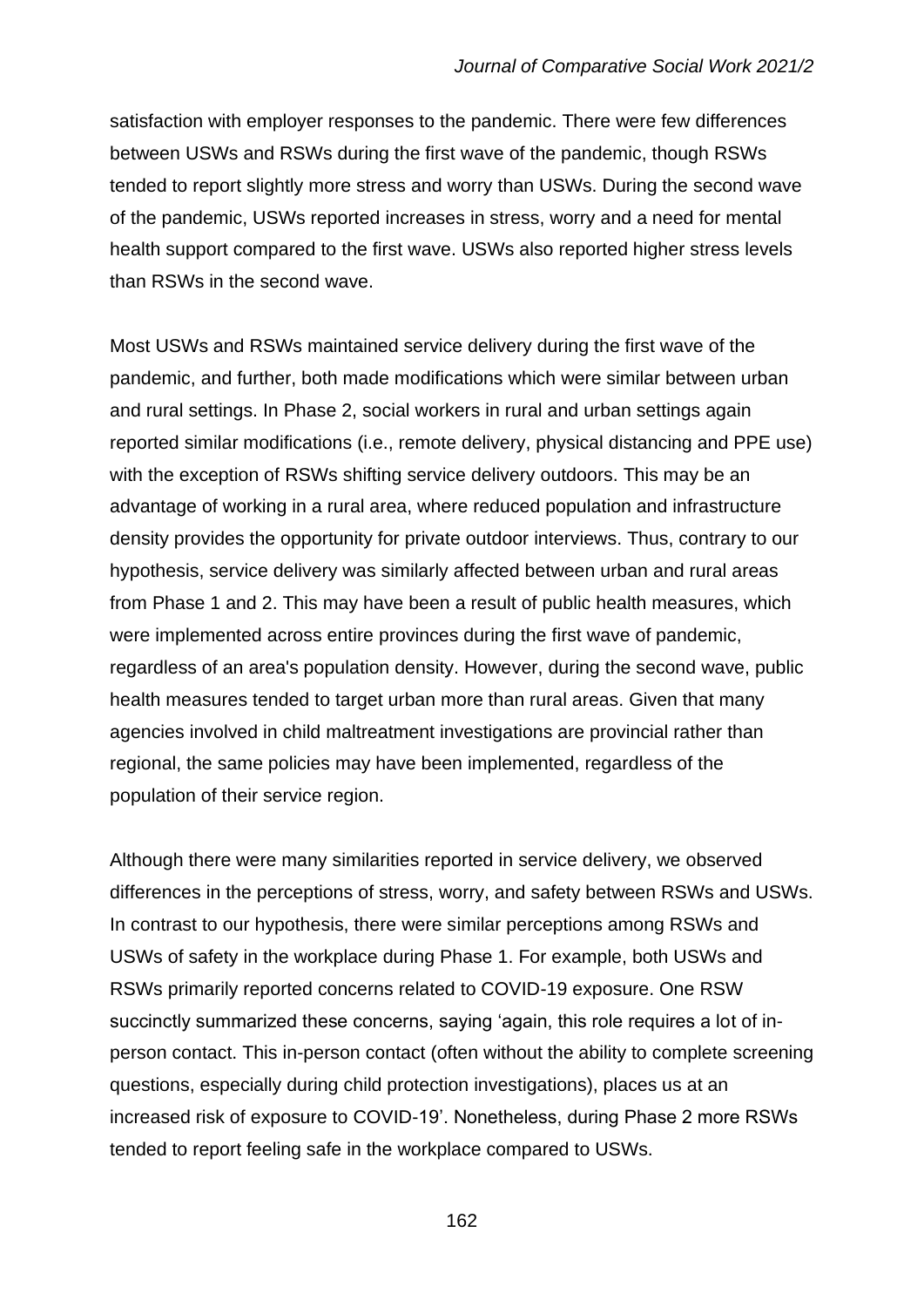During the second wave of the pandemic, COVID-19 cases rose substantially, particularly in more populated areas (CDC, 2021; Government of Canada, 2021), which may have resulted in diminished perceptions of safety among USWs. Additionally, USWs reported less adherence to public health guidelines than RSWs during Phase 2, suggesting that individual behaviour may have contributed to reduced perceptions of safety. One USW highlighted these concerns, reporting that:

When going out to family homes, while we [ask] our screening questions, the validity and truthness of our clients' answers may be varied. A lot of our clients interact with many individuals and therefore they are not staying within their "bubble".

Similarly, RSWs reported higher levels of stress and worry than USWs during Phase 1. Conversely, USWs reported notable increases in stress and worry during Phase 2, and reported increased stress levels more frequently than RSWs. Both urban and rural participants reported concerns about exposure to the virus, hence illustrating a fear of infection and transmission as one source of stress and worry. Still, living in an urban environment with a higher population density may have placed additional stress on USWs, which was reported as a unique concern of urban participants. Saliently, many USWs reported population density as a concern due to higher total case counts and less opportunity for social distancing. For instance, one USW said, 'High levels of population make it harder to social distance while shopping [and in] transit.' Some participants also reported concerns about public health measures, such as returning to lockdown and remote delivery, which was more likely to occur in urban areas (Sharifi & Khavarian-Garmsir, 2020). It is also possible that USWs felt more stress and worry during the second wave, as the greater population density likely contributed to elevated caseloads and more individuals in need of service. One USW explained this concern, indicating their service population has '... higher needs due to higher incidences of poverty, mental health and substance use issues within population', with another simply describing 'busier caseloads' as a concern. These potential sources of stress are consistent with findings from other studies regarding sources of stress on healthcare workers more generally during COVID-19 and other infectious disease outbreaks (Magill et al., 2020).

We expected RSWs would report reduced perceptions of support compared to USWs as a result of the relatively limited resources available in rural areas (Friesen, 2019; MHCC, 2020). USWs reported that employer mental health support was provided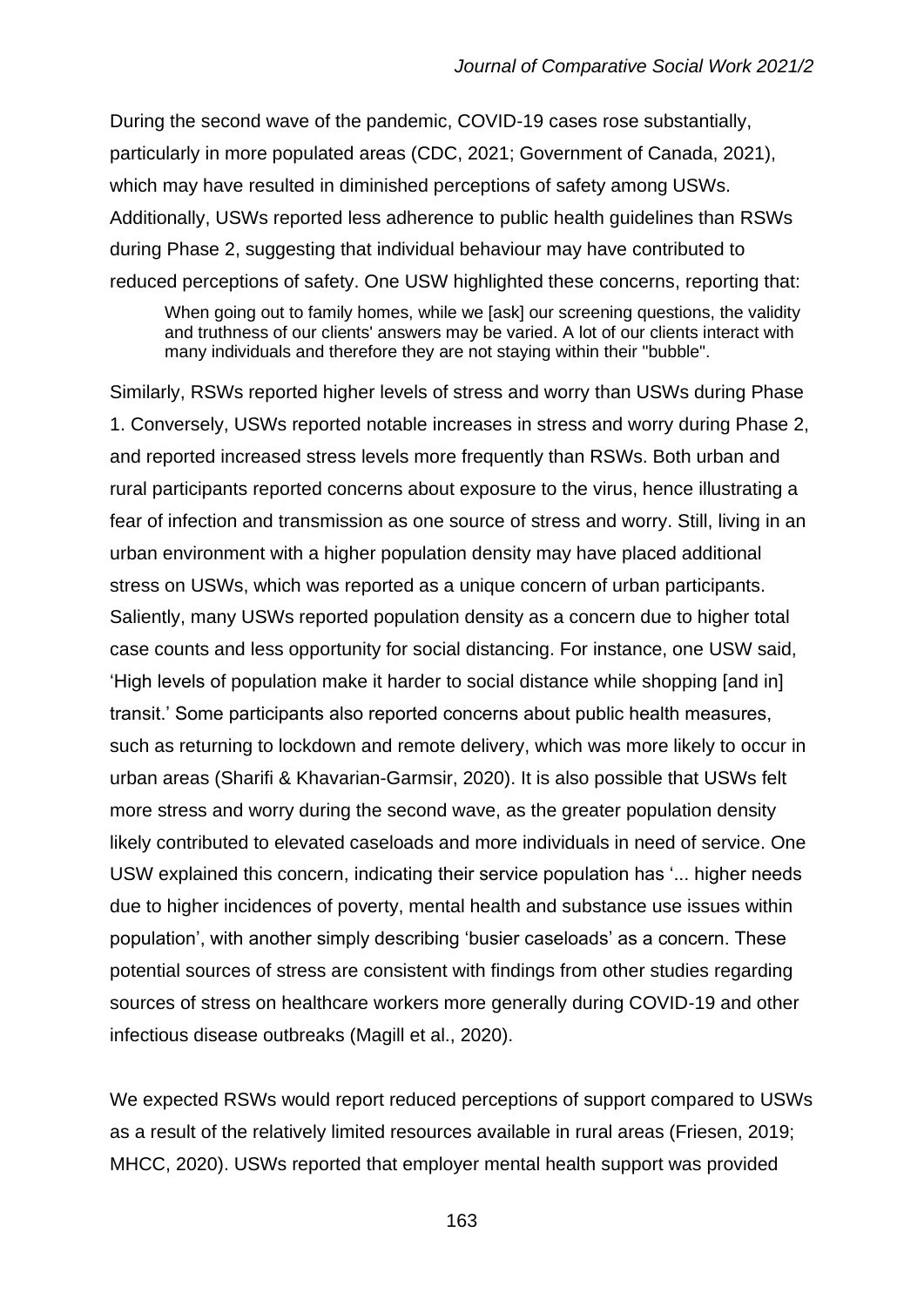more often than RSWs did during Phase 1. In contrast, during Phase 2, RSWs reported support provision more frequently than USWs. It seems that RSWs were provided with more support as the pandemic progressed, whereas USWs received more support at the outset of the pandemic. Respondents' satisfaction with employer support corresponded with the provision of psychological support, as satisfaction ratings were similar between USWs and RSWs during Phase 1. In contrast, Phase 2 rural participants' satisfaction with their employer's response increased, but urban participants' satisfaction decreased. These differences were highlighted in openended responses, as RSWs most frequently expressed a desire for allowing flexibility in working from home or the office, and the provision of additional support and training from their employer. USWs primarily expressed a desire for additional support and training from their employer. For example, an USW expressed a desire for employers to be 'having employees working from home or provide options to decrease exposure. Provide better mental health supports'. Importantly, however, during Phase 1 RSWs emphasized the importance of providing psychological support, while USWs emphasized flexibility in permitting working remotely or from the office, which may have resulted in rural employees receiving supplementary support. Moreover, the lack of an expressed demand for mental health support from USWs may have resulted in employers placing less emphasis on mental health support between the first and second wave of the pandemic.

Overall, RSWs appeared to struggle earlier in the pandemic, supporting our hypothesis that rural areas would report more distress in the context of reduced perceptions of safety and support, as well as increased stress and worry. Nevertheless, in the second wave of the pandemic, USWs reported increases in worry and stress, as well as reductions in perceived support and safety. This decline in well-being is important to highlight given the duration of the pandemic and the potential for burnout in a profession in which burnout has been noted as a serious concern (McFadden, 2015; Wagaman et al., 2015). Moreover, our results emphasize the importance of support for overall well-being, which has been found to be critical for social workers and reducing the likelihood of burnout (Kim & Stoner, 2008; Shier & Graham, 2011).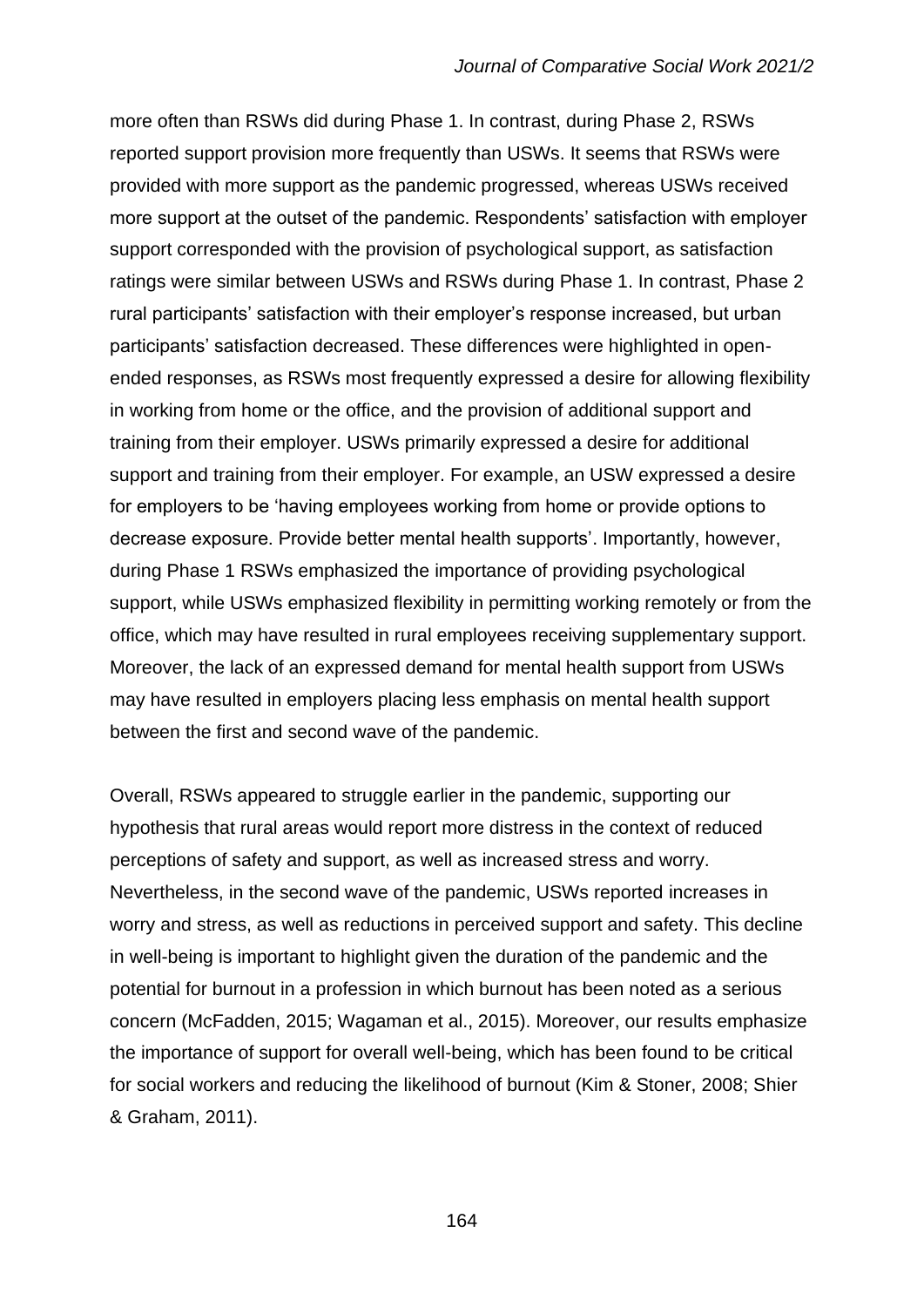Burnout has long been a significant concern for social workers (Barck-Holst et al., 2021; Wagaman et al., 2015), although the concern seems magnified as a result of the pandemic. We expected to find increased concerns of burnout and need for mental health support in Phase 2, relative to Phase 1. Both patterns were observed. For example, one participant noted 'emotional burnout is the highest risk', and another reported 'burnout - increased workload with less support due to COVID restrictions'. Notably, burnout was reported only by USWs, which suggests it may be a more salient challenge faced by them. USWs reported facing unique challenges including higher caseloads, mental health difficulties as well as a perceived pressure to have services and resources readily available. Some participants highlighted this pressure, reporting, '... people are used to resources being available', and 'service pressures in [the] community because of the population'. In addition, one participant said that, 'This job is high stress on a good day, but add in all these additional stressors and it seems negligent not to assess where workers are at on an individual basis', which highlights the importance of addressing the added burden of the pandemic stressors. These challenges USWs faced have also frequently been associated with burnout without the added pressures of a pandemic (Barck-Holst et al., 2021).

RSWs faced their own unique challenges, primarily regarding limited access to resources, including technology, internet and even infrastructure. For example, one participant expressed concern about, 'not having a place to meet with youth given I work within a large region'. Although rural respondents did not explicitly highlight burnout as a concern, limited access to resources has been highlighted as a correlate of burnout (Lloyd et al., 2002). These results also support our hypothesis that RSWs would encounter challenges related to limited access to support, whereas USWs would express more concerns about contracting COVID-19.

#### *Limitations and Future Directions*

This is the first study to examine the impact of the COVID-19 pandemic on social workers and their practice across urban and rural settings within the same country. The mixed methods design allowed us to both uncover differences between social workers in urban and rural settings, and to elucidate the nature of the differences with qualitative data. However, several limitations exist. First, the small sample size was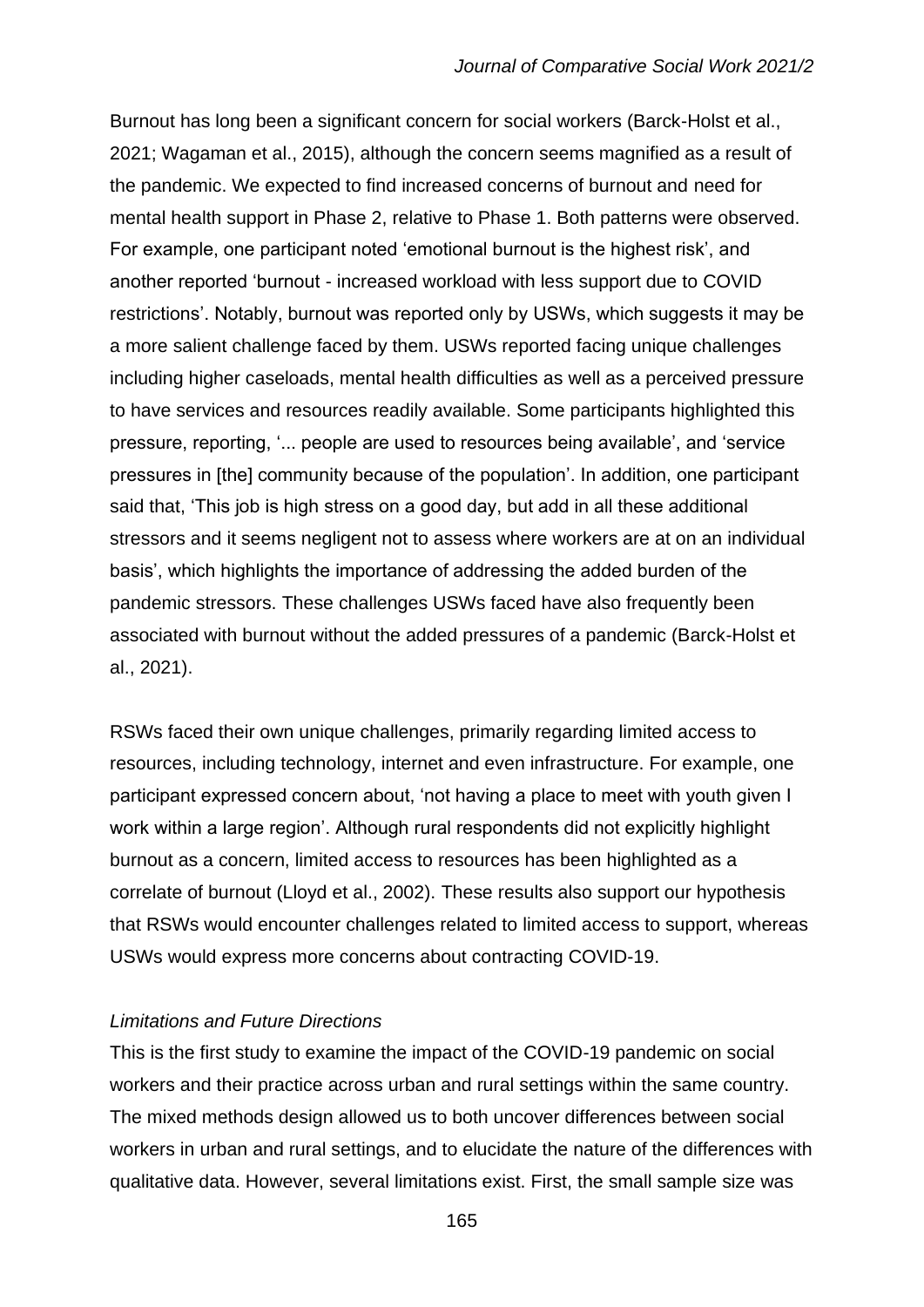detrimental to inferential statistical analysis, and may inadequately represent the rural experience. There are fewer RSWs than USWs, given the sizes of their service population, which likely contributed to the smaller sample size. However, the mixed methodology was implemented to offset sampling problems. It would have been ideal to compare responses from the same social workers at the two time points. In future research, more detailed qualitative research (e.g., focus groups) should be conducted to uncover more about the nature of the differences between RSWs and USWs. Finally, exploring the long-term effects of working through the pandemic on social workers is a critical next step.

## **Conclusion**

This study examined the impact of the COVID-19 pandemic on urban and rural social workers who work with maltreated children. Both quantitative and qualitative data revealed few differences during the first wave of the pandemic, although RSWs tended to report being impacted more severely. Even so, findings shifted during the second wave of the pandemic, with USWs reporting more severe impacts than RSWs. Taken together, this study highlights the importance of all social workers receiving sufficient mental health support from their employer to help manage stress and minimize the risk of burnout. Moreover, results highlighted the importance of enhancing resources in rural areas to allow for RSWs to optimally engage in remote service delivery.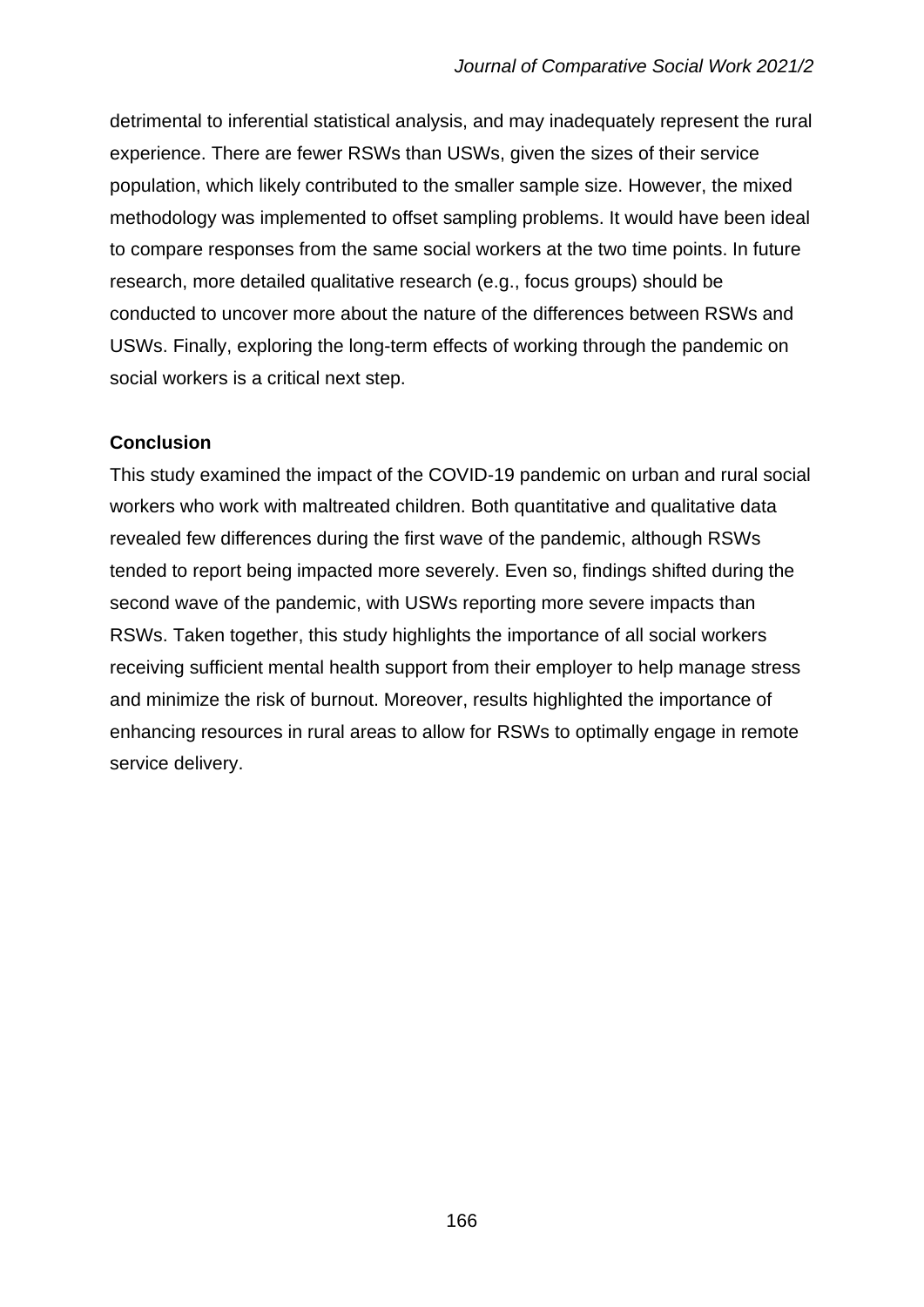## **References**

- Barck-Holst, P., Nilsonne, Å., Åkerstedt, T. & Hellgren, C. (2021). Coping with stressful situations in social work before and after reduced working hours, a mixed-methods study. *European Journal of Social Work*, *24*(1), 94–108. https://doi.org/10.1080/13691457.2019.1656171
- Bride, B. E. (2007). Prevalence of secondary traumatic stress among social workers. *Social Work, 52*(1), 63-70. https://doi.org/10.1093/sw/52.1.63
- Cabarkapa, S., Nadjidai, S. E., Murgier, J. & Ng, C. H. (2020). The psychological impact of COVID-19 and other viral epidemics on frontline healthcare workers and ways to address it: A rapid systematic review. *Brain, Behavior, & Immunity - Health*, *8*, 100144. https://doi.org/10.1016/j.bbih.2020.100144
- Centers for Disease Control and Prevention (2017). *About rural health.*  https://www.cdc.gov/ruralhealth/about.html
- Centers for Disease Control and Prevention (2020). COVID-19 stats: COVID-19 incidence, by urban-rural classification — United States, January 22–October 31, 2020. *Morbidity and Mortality Weekly Report, 69*(46),1753. https://doi.org/10.15585/mmwr.mm6946a6
- Centers for Disease Control and Prevention (2021). *COVID data tracker* [Data set]. https://covid.cdc.gov/covid-data-tracker/#compare-trends\_newcases
- Creswell, J. W., Plano Clark, V. L., Gutmann, M. & Hanson, W. (2003). Advanced mixed methods research designs*.* In A. Tashakkori & C. Teddlie (Eds.), *Handbook of Mixed Methods in Social & Behavioral research* (p. 209–240). Sage Publications.
- de Jonge, E., Kloppenburg, R. & Hendriks, P. (2020). The impact of the COVID-19 pandemic on social work education and practice in the Netherlands. *Social Work Education*, *39*(8), 1027–1036. https://doi.org/10.1080/02615479.2020.1823363

DesMeules, M., Pong, R., Lagacé, C., Heng, D., Manuel, D., Pitblado, R., Bollman, R., Guernsey, J., Kazanjian, A. & Koren, I. (2006). *How healthy are rural Canadians? An assessment of their health status and health determinants*. Canadian Institute for Health Information.

https://secure.cihi.ca/free\_products/rural\_canadians\_2006\_report\_e.pdf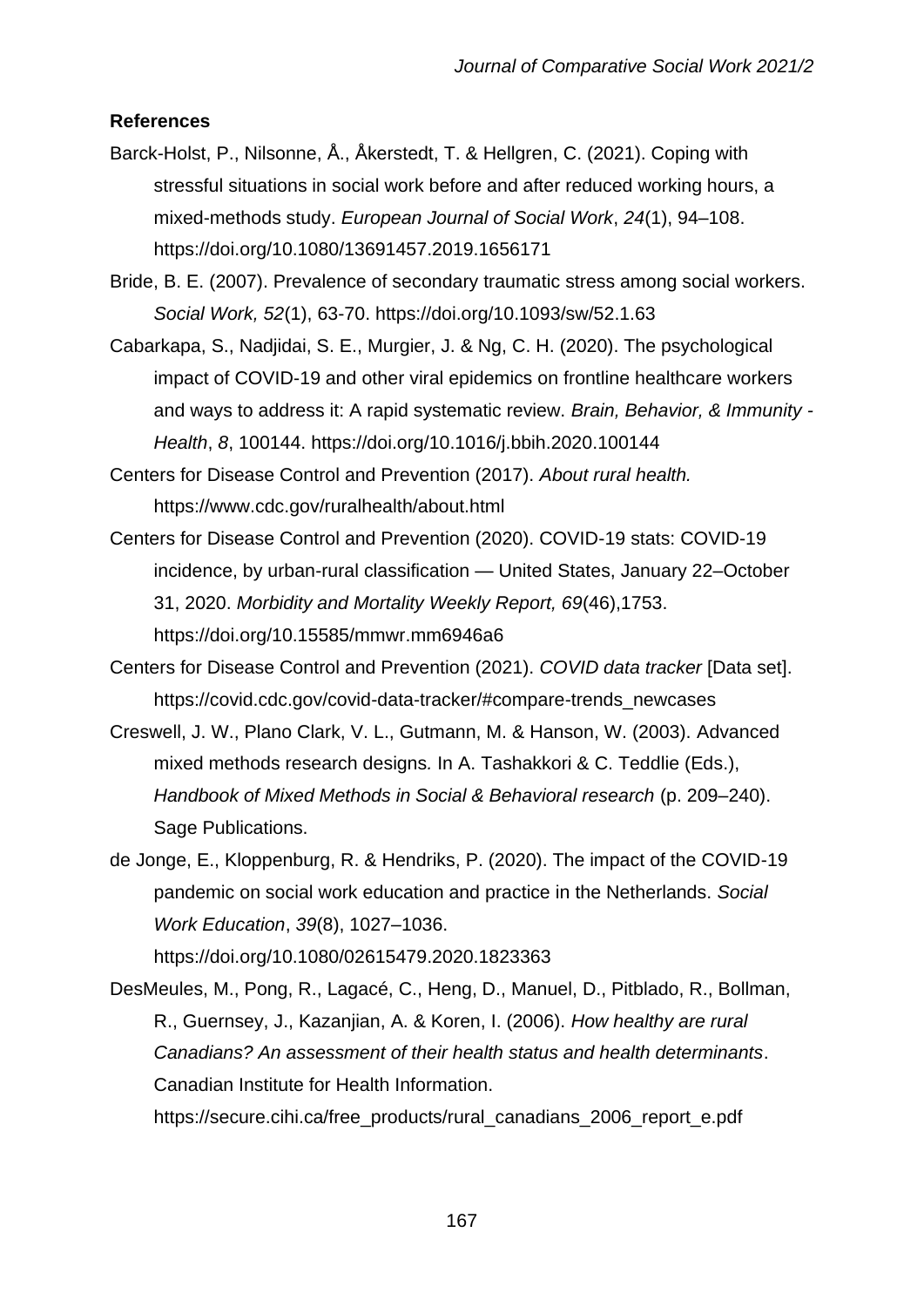Friesen, E. (2019). The landscape of mental health services in rural Canada. *University of Toronto Medical Journal, 96*(2). http://utmj.org/index.php/UTMJ/article/view/1181/1195

- Government of Canada (2021). *Coronavirus disease 2019 (COVID-19): Epidemiology update*. https://health-infobase.canada.ca/covid-19/epidemiological-summary-covid-19 cases.html?stat=rate&measure=total&map=pt#a2
- Kaufman, B. G., Whitaker, R., Pink, G. & Holmes, G. M. (2020). Half of rural residents at high risk of serious illness due to COVID-19, creating stress on rural hospitals. *The Journal of Rural Health*, *36*(4), 584–590. https://doi.org/10.1111/jrh.12481
- Khazanchi, R., Evans, C. T. & Marcelin, J. R. (2020). Racism, not race, drives inequity across the COVID-19 continuum. *JAMA Network Open*, *3*(9), e2019933. https://doi.org/10.1001/jamanetworkopen.2020.19933
- Kim, H. & Stoner, M. (2008). Burnout and turnover intention among social workers: Effects of role stress, job autonomy and social support. *Administration in Social Work*, *32*(3), 5–25[.](https://doi.org/10.1080/03643100801922357) https://doi.org/10.1080/03643100801922357
- Lloyd, C., King, R. & Chenoweth, L. (2002). Social work, stress and burnout: A review. *Journal of Mental Health*, *11*(3), 255–265. https://doi.org/10.1080/09638230020023642
- Magill, E., Siegel, Z. & Pike, K. M. (2020). The mental health of frontline health care providers during pandemics: A rapid review of the literature. *Psychiatric Services*, *71*(12), 1260–1269. https://doi.org/10.1176/appi.ps.202000274
- McFadden, P. (2015). *Measuring burnout among UK social workers: A Community Care study*. https://pure.qub.ac.uk/en/publications/measuring-burnout-amonguk-social-workers-a-community-care-study
- Mental Health Commission of Canada (2020). *Rural and remote mental health in Canada evidence brief on best and promising practices* [Issue brief]. https://www.mentalhealthcommission.ca/sites/default/files/2020- 05/Rural remote mental health evidence brief eng.pdf
- Miller, I. F., Becker, A. D., Grenfell, B. T. & Metcalf, C. J. E. (2020). Disease and healthcare burden of COVID-19 in the United States. *Nature Medicine*, *26*(8), 1212–1217. https://doi.org/10.1038/s41591-020-0952-y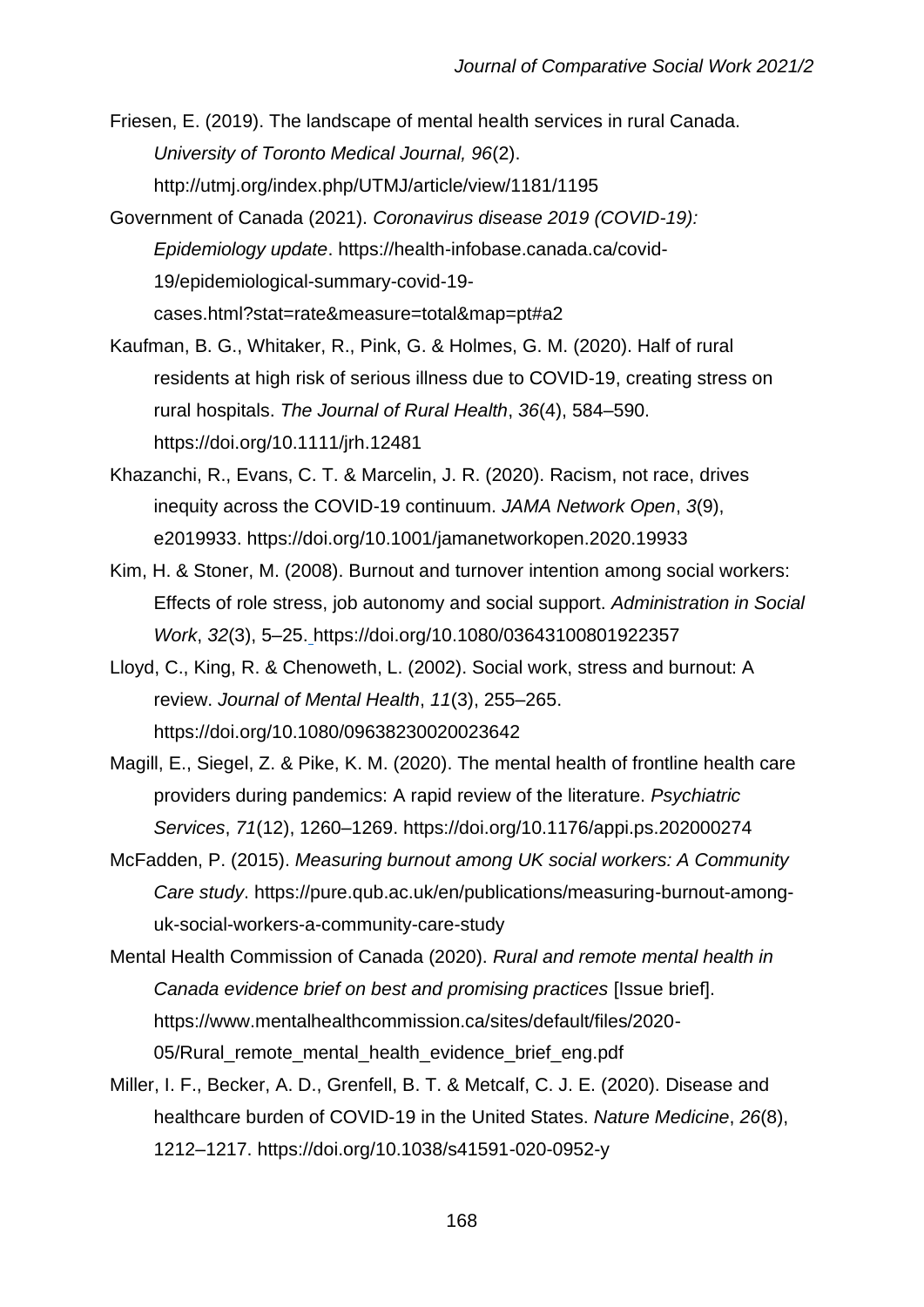- Miller, J. J., Niu, C. & Moody, S. (2020). Child welfare workers and peritraumatic distress: The impact of COVID-19. *Children and Youth Services Review*, *119*, 105508. https://doi.org/10.1016/j.childyouth.2020.105508
- Nguyen, L. H., Drew, D. A., Graham, M. S., Joshi, A. D., Guo, C.-G., Ma, W., Mehta, R. S., Warner, E. T., Sikavi, D. R., Lo, C.-H., Kwon, S., Song, M., Mucci, L. A., Stampfer, M. J., Willett, W. C., Eliassen, A. H., Hart, J. E., Chavarro, J. E., Rich-Edwards, J. W., … Zhang, F. (2020). Risk of COVID-19 among front-line healthcare workers and the general community: A prospective cohort study. *The Lancet Public Health*, *5*(9), e475–e483. https://doi.org/10.1016/S2468- 2667(20)30164-X
- Paul, R., Arif, A. A., Adeyemi, O., Ghosh, S. & Han, D. (2020). Progression of COVID-19 from urban to rural areas in the United States: A spatiotemporal analysis of prevalence rates. *The Journal of Rural Health*. https://doi.org/10.1111/jrh.12486
- Racine, N., Hartwick, C., Collin-Vézina, D. & Madigan, S. (2020). Telemental health for child trauma treatment during and post-COVID-19: Limitations and considerations. *Child Abuse & Neglect*, *110*, 104698. https://doi.org/10.1016/j.chiabu.2020.104698
- Ravalier, J. M. (2019). Psycho-social working conditions and stress in UK social workers. *The British Journal of Social Work*, *49*(2), 371–390. https://doi.org/10.1093/bjsw/bcy023
- Richardson, S., Hirsch, J. S., Narasimhan, M., Crawford, J. M., McGinn, T., Davidson, K. W., and the Northwell COVID-19 Research Consortium, Barnaby, D. P., Becker, L. B., Chelico, J. D., Cohen, S. L., Cookingham, J., Coppa, K., Diefenbach, M. A., Dominello, A. J., Duer-Hefele, J., Falzon, L., Gitlin, J., Hajizadeh, N., … Zanos, T. P. (2020). Presenting characteristics, comorbidities, and outcomes among 5700 patients hospitalized with COVID-19 in the New York city area. *JAMA*, *323*(20), 2052. https://doi.org/10.1001/jama.2020.6775
- Shah, G. H., Shankar, P., Schwind, J. S. & Sittaramane, V. (2020). The detrimental impact of the COVID-19 crisis on health equity and social determinants of health. *Journal of Public Health Management and Practice*, *26*(4), 317–319. https://doi.org/10.1097/PHH.0000000000001200
- Sharifi, A. & Khavarian-Garmsir, A. R. (2020). The COVID-19 pandemic: Impacts on cities and major lessons for urban planning, design, and management. *Science*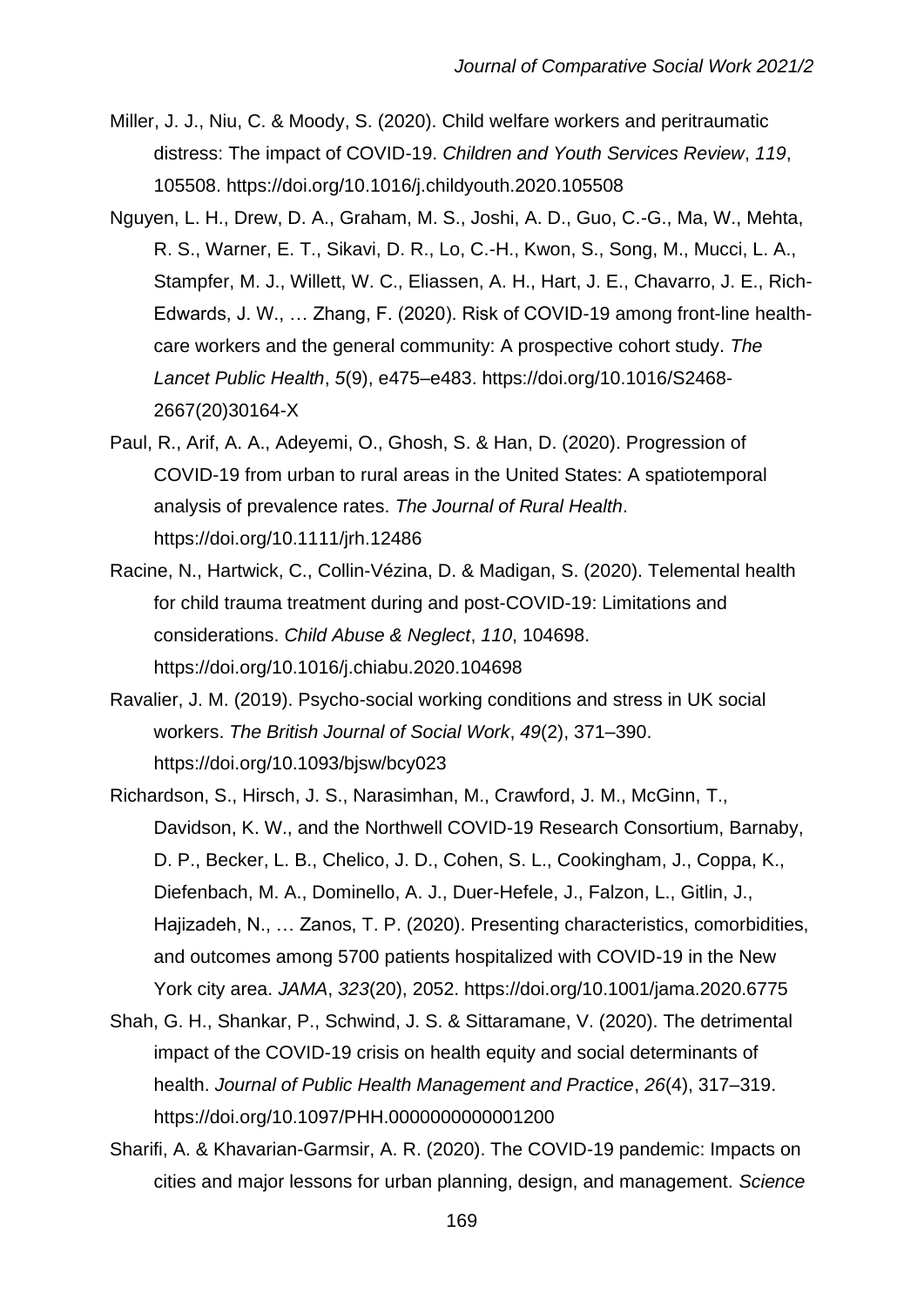*of The Total Environment*, 749, 142391.

https://doi.org/10.1016/j.scitotenv.2020.142391

- Shaukat, N., Ali, D. M. & Razzak, J. (2020). Physical and mental health impacts of COVID-19 on healthcare workers: A scoping review. *International Journal of Emergency Medicine*, *13*(1), 40. https://doi.org/10.1186/s12245-020-00299-5
- Shier, M. L. & Graham, J. R. (2011). Work-related factors that impact social work practitioners' subjective well-being: Well-being in the workplace. *Journal of Social Work*, *11*(4), 402–421. https://doi.org/10.1177/1468017310380486

Statistics Canada (2019). *Census Profile, 2016 Census*. https://www12.statcan.gc.ca/census-recensement/2016/dppd/prof/index.cfm?Lang=E

- Teo, W. Z. Y., Soo, Y. E., Yip, C., Lizhen, O. & Chun-Tsu, L. (2020). The psychological impact of COVID-19 on 'hidden' frontline healthcare workers. *International Journal of Social Psychiatry*, 0020764020950772. https://doi.org/10.1177/0020764020950772
- Thomas, D. R. (2006). A general inductive approach for analyzing qualitative evaluation data. *American Journal of Evaluation, 27*(2), 237-246. https://doi.org/10.1177/1098214005283748
- van Berkel, R., & Knies, E. (2016). Performance management, caseloads and the frontline provision of social services. *Social Policy & Administration*, *50*(1), 59– 78. https://doi.org/10.1111/spol.12150
- van Dorn, A., Cooney, R. E. & Sabin, M. L. (2020). COVID-19 exacerbating inequalities in the US. *The Lancet*, *395*(10232), 1243–1244. https://doi.org/10.1016/S0140-6736(20)30893-X
- Wagaman, M. A., Geiger, J. M., Shockley, C. & Segal, E. A. (2015). The role of empathy in burnout, compassion satisfaction, and secondary traumatic stress among social workers. *Social Work*, *60*(3), 201–209. https://doi.org/10.1093/sw/swv014
- Williams, S., Bruer, K. C., Evans, A. D. & Price, H. L. (2021). *The impact of COVID-19 on Canadian child maltreatment frontline workers* [Manuscript submitted for publication]. Department of Educational and Counselling Psychology, McGill **University**